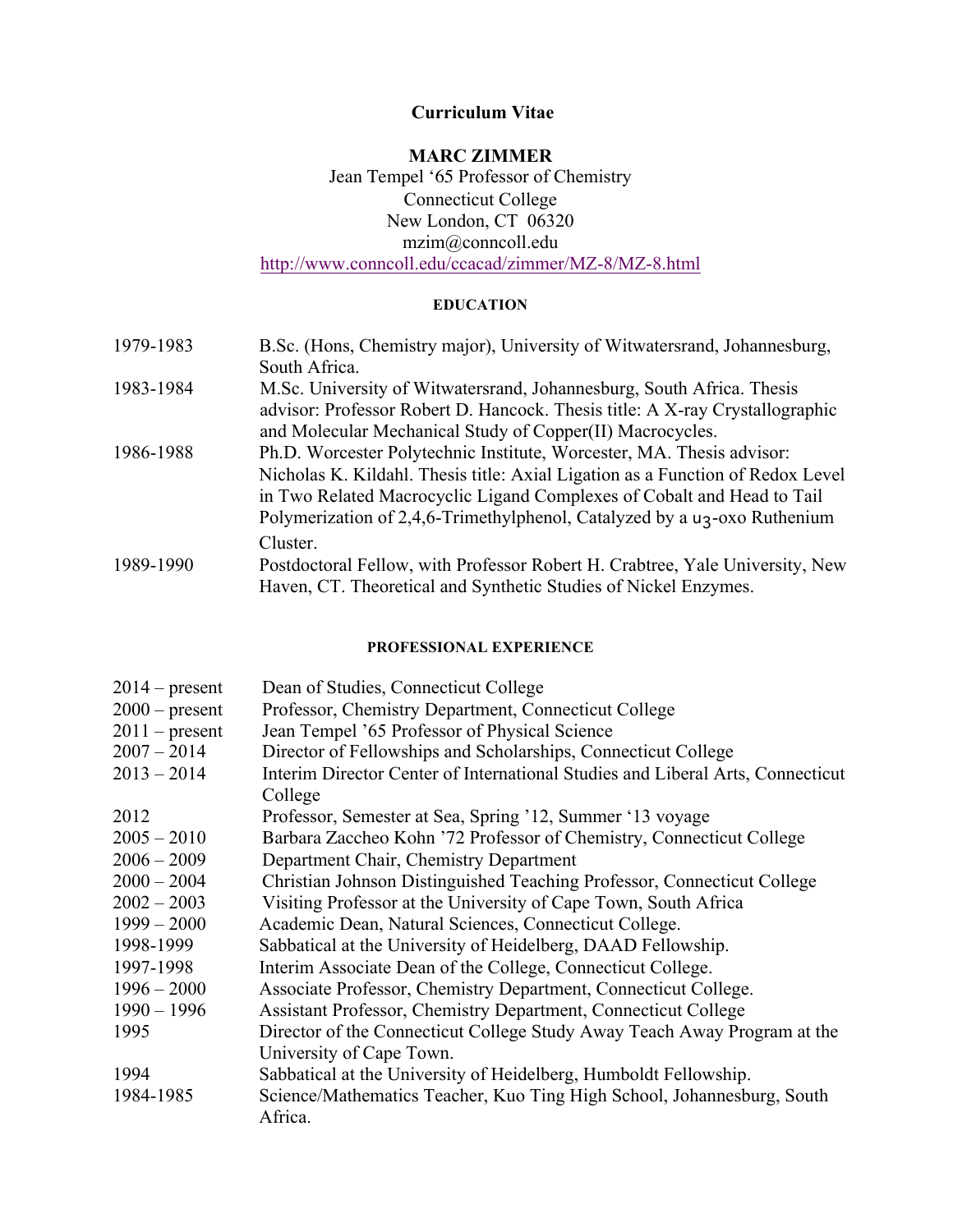#### **BOARDS, AWARDS ETC.**

| 2014         | Stroud Science Symposium Speaker, Kingswood Oxford School, Hartford,<br>February 21, 2014 |
|--------------|-------------------------------------------------------------------------------------------|
| 2013         | ACS Western Connecticut Visiting Scientist Award for 2013                                 |
| 2012         | The Princeton Review's 'Best 300 Professors'                                              |
| 2012         | Huffington Post College one of "13 of the best college professors in the<br>country"      |
| 2011         | Ruth and William Silen, M.D. Award, Honorable Mention, Harvard Medical                    |
|              | School for "Water Diffusion In And Out Of The $\beta$ -Barrel Of Fast Maturing            |
|              | Fluorescent Proteins." Poster presented by Binsen Li, Ramza Shahid, Paola                 |
|              | Peshkepija                                                                                |
| 2008-2011    | Chemistry and Biochemistry, Advisory Board, WPI                                           |
| 2008-Present | Integrated Graduate Program in Physical and Engineering Biology, Advisory                 |
|              | Board, Yale University                                                                    |
| 2007         | Carnegie Foundation and Council for Advancement and Support of Education,                 |
|              | Connecticut Professor of the Year                                                         |
| 2005-2009    | Barbara Zaccheo Kohn '72 Professor of Chemistry                                           |
| 2005         | Nancy Batson Nisbet Rash Faculty Research Award for excellence in                         |
|              | academic research                                                                         |
| 2005         | John S. Burlew Connecticut Valley Section Award to recognize outstanding                  |
| 2005-present | contributions to chemistry<br>Scientific Advisory Board, Lifeboat Foundation              |
|              |                                                                                           |
| 1999-present | Senior Advisory Board, Connecticut Sea Grant College Program                              |
| 2001-2004    | Christian A. Johnson Distinguished Teaching Professor, Connecticut College                |
| 1999-2003    | Program Chair, Inorganic Division, American Chemical Society                              |
| 2001         | John King Excellence in Teaching Award                                                    |
| 1999-2003    | Member Nominations and Symposia Committee, Inorganic Division,                            |
|              | <b>American Chemical Society</b>                                                          |
| 1997-2001    | Board of Directors, WCNI                                                                  |

#### **EXTERNAL CONSULTING AND REVIEWING**

Peer reviewed journal articles for Proceedings of the National Academy of Science, USA., Nature Chemical Biology, Nature Chemistry, Journal of the American Chemical Society, Biochemistry, Chemistry-A European Journal, BBA, Journal of Physical Chemistry, Structure, BMC Biotechnology, Tatlanta. Journal of Chemical Education, Journal of Molecular Structure, Inorganica Chimica Acta, Inorganic Chemistry, Dalton Transactions, Carbohydrate Research, Coordination Chemistry Reviews, Journal of Biomolecular Structure and Dynamics, FEBS Letters, Journal of Biological Inorganic Chemistry, Trends in Biotechnology, Journal of Biotechnology, Journal of Chemical Information and Modeling, Journal of Medicinal Chemistry, Photochemistry and Photobiology, Journal of Photochemistry and Photobiology B: Biology, European Journal of Inorganic Chemistry, New Journal of Chemistry, Expert Review of Proteomics, Protein Engineering - Design and Selection, Marine Biotechnology, Inorganic Chemistry Communications, Analytical Biochemistry, Modern Physics Letters B, Bioorganic & Medicinal Chemistry, Biophysical Journal, Chemical Physics Letters, Journal of Molecular Graphics and Modelling, Chemistry-An Asian Journal, ChemBioChem, Journal of Physical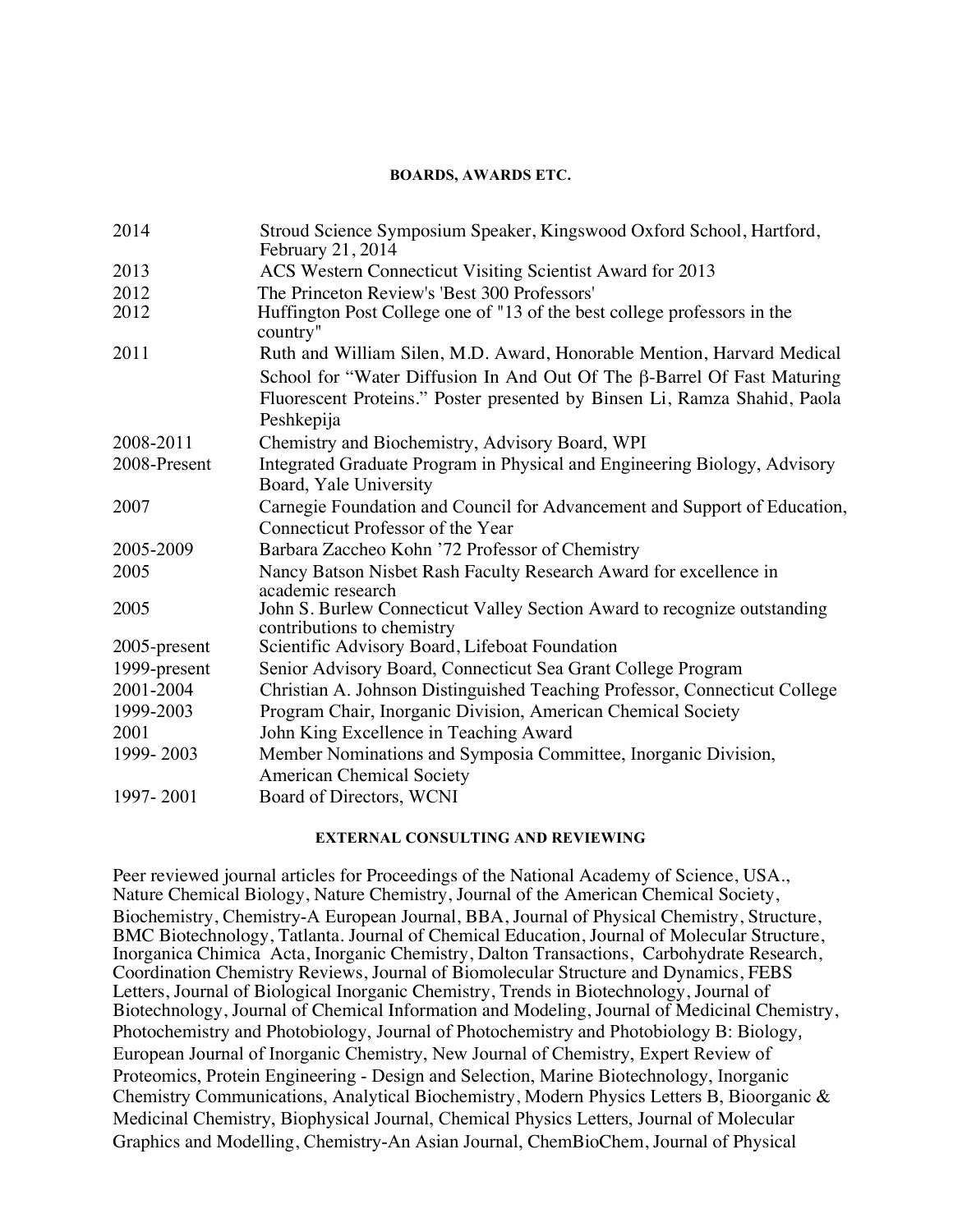Chemistry Letters, PLOS One, Journal of Computational Chemistry, ChemPhysChem, BBA – Proteins and Proteomics, Journal of Chemical Theory and Computation

- 1. NSF/EPA NSMDS Green Chemistry/Synthesis Panel, Panel P131880, May 13, 2013<br>2. Case Professor of the Year, Selection Committee, 2013
- 2. Case Professor of the Year, Selection Committee, 2013<br>3. NSF's Research Infrastructure Improvement Initiative.
- 3. NSF's Research Infrastructure Improvement Initiative. GEAR:Cyberinfrastructure (CI) program, 2013
- 4. External Tenure Review Franklin & Marshall, 2013
- 5. Chemistry of Life Processes (CLP) Program in the Division of Chemistry at the National Science Foundation, October, 2011.
- 6. NIH MBRS Review, November 4, 2010
- 7. Consultant to the Swedish Academy of Sciences, May 2008.
- 8. Visiting Committee, Science Division, Hobart Williams & Smith Colleges, April 2004.
- 9. External Examiner Ph.D. thesis University of Sidney. External Examiner M.Sc. thesis for the University of Cape Town. External Examiner M.Sc. thesis Durban University.
- 10. Peer reviewed grant proposals for the National Science Foundation, Research Corporation, Foundation for Research Development (South Africa), National Research Foundation (South Africa), Jeffress Research Grants, and the Petroleum Research Fund proposals.
- 11. Consultant and team-teacher for the NSF Project to Increase Mastery of Math and Science at Windham High, Willamantic, CT.

# **BOOKS**

1. "Glowing Genes: A Revolution in Biotechnology." Prometheus Books, Amherst, New York, 2005. (ISBN 1-59102-253-3).

" 光る遺伝子 オワンクラゲと緑色蛍光タンパク質GFP (単行本)." Maruzen Publishers, Tokyo, 2009. (ISBN 978-4621080948).

- 2. "Illuminating Disease." Oxford University Press, to be published Dec. 2014.
- 3. "Nature's Lights." Twenty First Century Books, to be published July 2015.

# **BOOK CHAPTERS**

- 1. " Molecular Modeling of Inorganic and Bioinorganic Nickel(II) complexes." C. Csiki\*, K.M. Norenberg\*, C. Shoemaker\*, M. Zimmer in "Molecular Modeling and Dynamics in Bioinorganic Systems" L. Banci, P. Comba, Eds. Kluwer Press, Dortrecht, Netherlands, 1997
- 2. "Inorganic Molecular Modeling and Cluster Analysis." M. Zimmer *Recent Research Developments in Inorganic Chemistry* 1998.
- 3. "Non-Retinal Chromophoric Proteins." M. Zimmer in "Cis-Trans Isomerization: from Biology to Supramolecular Chemistry." C. Dugave, Ed. Wiley VCH, Weinheim, Germany, 2006.
- 4. "Introduction to Fluorescent Proteins." M. Zimmer in "The Fluorescent Protein Revolution", R. Day & M. Davidson Eds. Taylor & Francis Books, 2014.
- 5. "What does it take to improve existing Fluorescent Proteins for *in vivo* imaging applications?" M. Zimmer in "*In Vivo* Imaging : Methods and Protocols" R.M. Hoffman, Ed. Humana Press, New York City, US, 2012.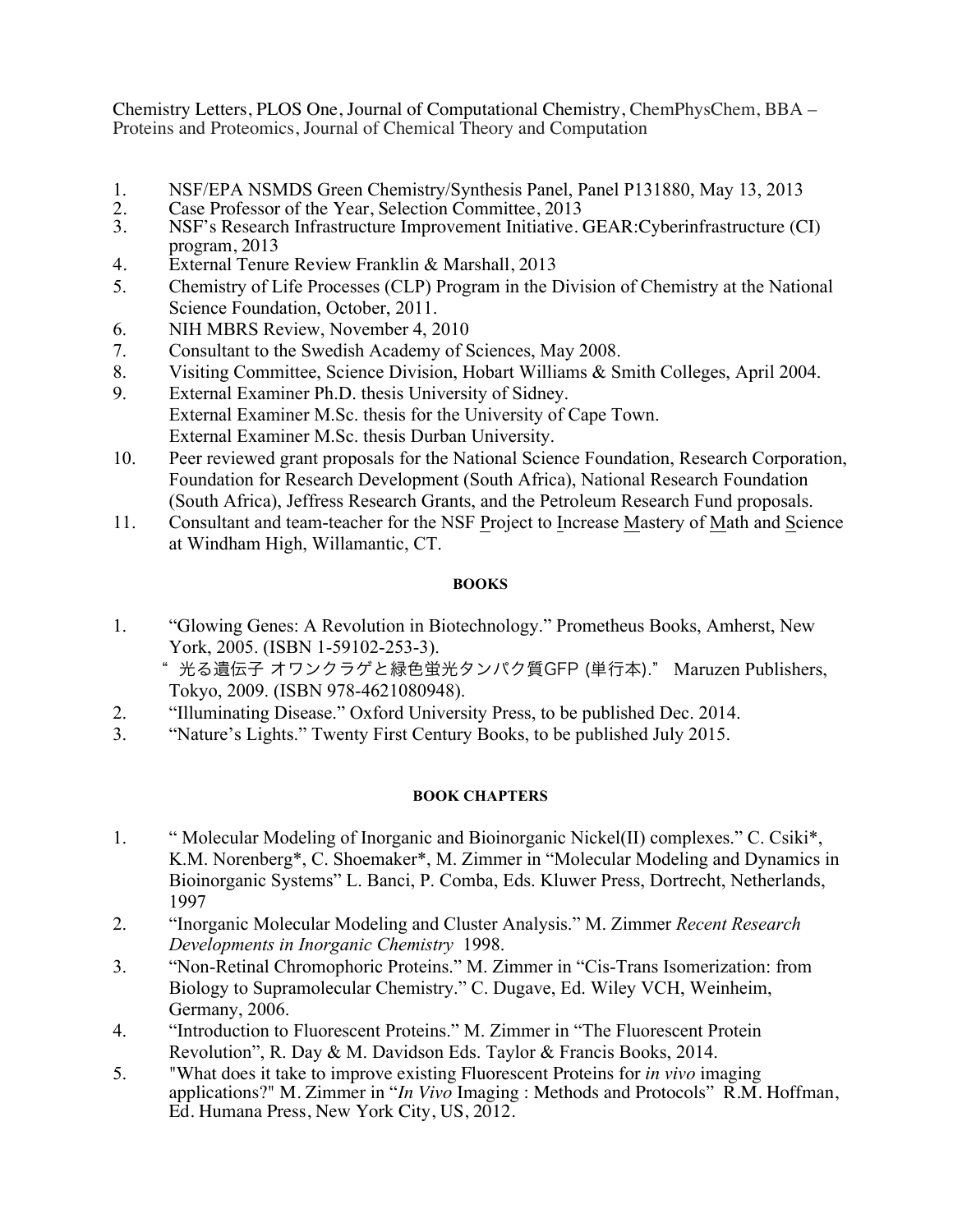### **RESEARCH PUBLICATIONS**

(Asterisk indicates Connecticut College student co-author, and **bold** indicates main author.) h-index of 19; Cited 1705 times; average citation per article 26.2

- 1. "Axial Ligation as a Function of Redox Level in Two Related Macrocyclic Ligand Complexes of Cobalt." **N.K. Kildahl** and M. Zimmer, *J. Coord. Chem.* 1988, 19, 71.
- 2. "Bending of the Reduced Porphyrin of Factor F430 can Accommodate a Trigonalbipyramidal Geometry at Nickel. A Conformational Analysis of this Nickel Containing Tetrapyrrole, in Relation to Archaebacterial Methanogensis." **M. Zimmer** and **R. H. Crabtree**, *J. Am. Chem. Soc.* 1990, 112, 1062.
- 3. "Functional Modeling of [Ni,Fe] Hydrogenase: A Nickel Complex in an N,O,S Environment." M. Zimmer, G. Schulte, X.-L. Luo, and **R. H. Crabtree**, *Angew. Chem. Int*. *Ed. Eng.* 1991, 30, 193.
- 4. "The Mechanism of Metal incorporation into the Cavity of Macrocyclic Ligands, a Molecular Mechanical Analysis." C. Canales\* and **M. Zimmer**, *J. Mol. Structure,* 1991, 245, 341.
- 5. "Molecular Modeling as an Inorganic Chemistry Exercise." C. Canales\*; L. Egan\* and **M. Zimmer** *J. Chem. Ed.*, 1992, 69, 21.
- 6. "A modified MM2 Force Field for Bleomycin Analysis." R. Charles\*; M. Ganly-Cunningham\*; R. Warren\* and **M. Zimmer** *J. Mol. Struc.*, 1992, 265, 385.
- 7. "Pro-Search: Easy Online Information Retrieval for DIALOG." V. Fontneau; **M. Zimmer** *J. Chem. Inf. Comput. Sci.* 1992, 32, 176.
- 8. "Empirical Force Field Analysis of the Revised Structure of Coenzyme F430. Epimerization and Geometry of the Corphinoid Tetrapyrrole." **M. Zimmer**, *J. Biomol. Struct. & Dynam.* 1993, 11, 203.
- 9. " Binding Geometry of Cobalt-Bleomycin, An Empirical Force Field Analysis." J. L. Tueting\*, K.L. Spence\*, **M. Zimmer** *J. Chem. Soc., Dalton Trans.* 1994, 551.
- 10. "MacroModel, A Molecular Mechanics program." **M. Zimmer** *Journal of Undergraduate Research*, March, 1994.
- 11. "A Modified MM2 Force Field for High-valent di-µ-oxo Manganese Dimers." R. Manchanda, **M. Zimmer**, G.W. Brudvig, R.H. Crabtree *J. Mol. Struct.* 1994, 323, 257.
- 12. "Molecular Mechanics and the Jahn-Teller Effect" **P. Comba**, M. Zimmer *Inorg. Chem.* 1994, 33, 5368.
- 13. "Environmental Chemistry as a Theme Through-out Freshman Chemistry.", **M. Zimmer** *J. Chem. Ed*. 1994, 71, 926.
- 14. "Bioinorganic Molecular Mechanics." **M. Zimmer**, *Chem. Rev*. 1995, 95, 2631.
- 15. "Inorganic Molecular Mechanics." P. Comba, **M. Zimmer**, *J. Chem. Ed*. 1996,73,108.
- 16. "Conformational Analysis of Cobalt(III) Six-Membered Diamine Rings by Cluster Analysis. " M. F. DaCruz**\*, M. Zimmer**, *Inorg. Chem*. 1996, 35, 2872.
- 17. "Copper(II) Six-Membered rings: A Molecular Mechanics and Cluster Analysis." M. F. DaCruz\*, **M. Zimmer**, *Inorg. Chim. Acta* 1997, 261, 181.
- 18. "Molecular Mechanics and Cluster Analysis of Nickel(II) Six-Membered Rings." K.M. Norenberg\*, C.M. Shoemaker\* and **M. Zimmer** *J. Chem. Soc., Dalton Trans*. 1997, 1997, 1521.
- 19. "A Molecular Mechanics and Database Analysis of the Structural Preorganization and Activation of the Chromophore-Forming Hexapeptide Fragment in Green Fluorescent Protein." B.R. Branchini, J.O. Lusins\*, **M. Zimmer** *J. Biomol. Struct. & Dynam.* 1997, 14, 441.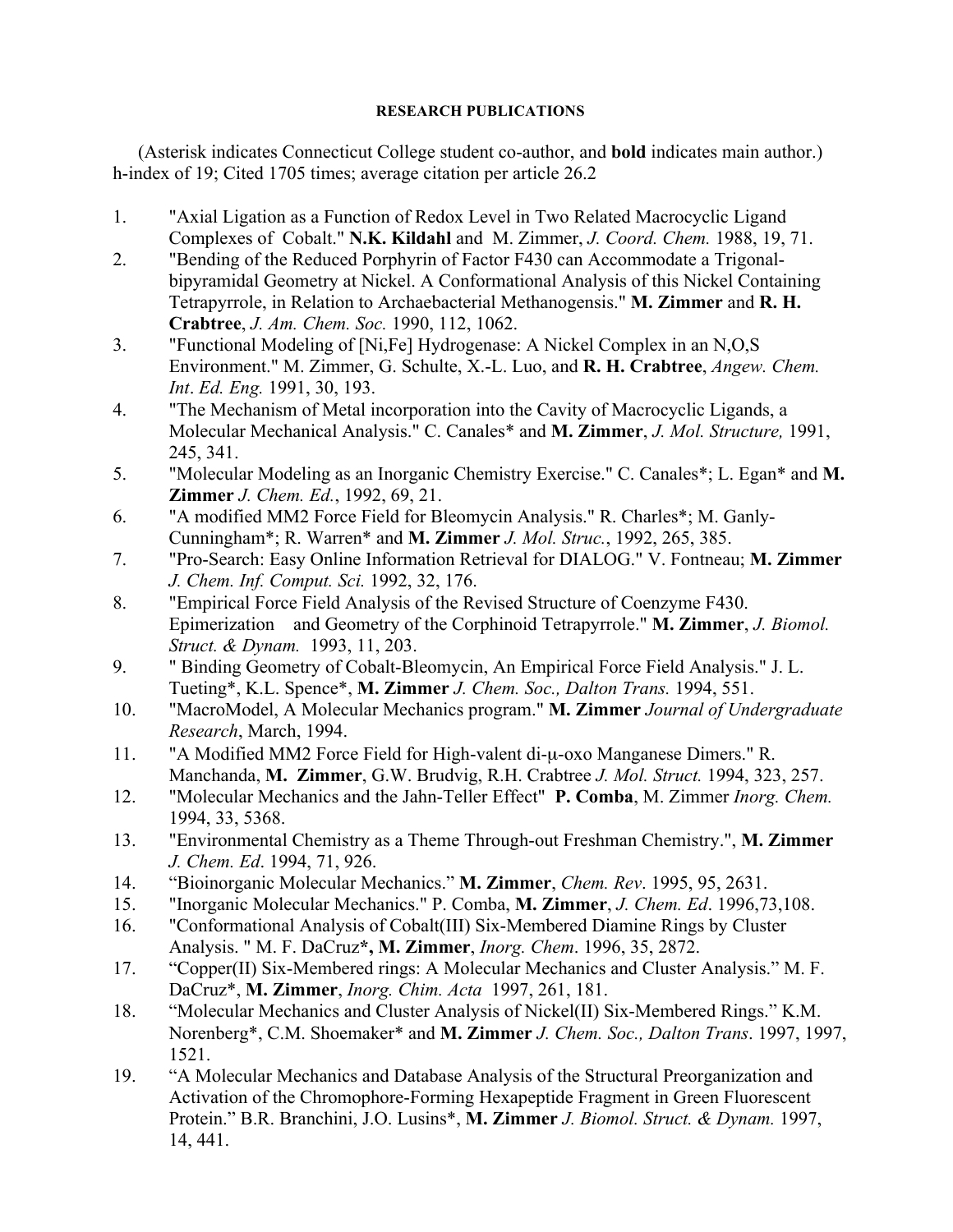- 20. "Computational Design of Biomimetic Compounds: Urease an example." C. Csiki\*, **M. Zimmer** *J. Mol. Struct.* 1998, 442, 11.
- 21. "Conformational Analysis of Cobalt(III), Copper(II) and Nickel(II) Six-membered Ring Systems." M. F. DaCruz\*; **M. Zimmer** *Inorg. Chem* . 1998, 37, 366.
- 22. "Chromophore Formation in Green Fluorescent Protein." B. Branchini, A. Nemser**\*, M. Zimmer**, *J. Am. Chem. Soc*. 1998,120,1.
- 23. "Site-Directed Mutagenesis of Histidine 245 in Firefly Luciferase: A proposed Model for the Active Site." **B. Branchini**, R. Magyar, M. Murtiashaw, S. Anderson\*, M. Zimmer, *Biochemistry* 1998, 37, 15311.
- 24. "Molecular Mechanical and Cluster Analysis of Fourteen-Membered Cobalt(III) Macrocyclic Complexes." C. Cooper\*, **M. Zimmer**. *Structural Chem*. 1999, 10, 17.
- 25. "Conformational Analysis of Copper(II) 1,4,8,11,-tetraazacyclotetradecane Macrocyclic Systems." M. Bakaj\*, **M. Zimmer** *J. Mol. Struct.* 1999, 59, 508.
- 26. "Structural Analysis of All the nickel Fourteen-Membered Tetraaza Macrocycles in the Cambridge Structural Database." M. A. Donnelly**\*, M. Zimmer** *Inorg. Chem.* 1999, 38, 1650*.*
- 27. "Conformational Searching of Transition Metal Compounds." Jessica Bartol\* , **Peter Comba\*,** Michael Melter, **Marc Zimmer\*** *J. Comp. Chem.* 1999, 20, 1549.
- 28. "Site-Directed Mutagenesis of Firefly Luciferase Active Site Amino Acids: A Proposed Model for Bioluminscence Color." **B. Branchini**, R. Magyar, M. Murtiashaw, S. Anderson\*, L. C. Helgerson, M. Zimmer, *Biochemistry* 1999, 38, 13223.
- 29. "A Molecular Mechanical Analysis of the Active Site of Urease with a Special Emphasis on Determining the Binding Conformations Available to Oxygen-bound Urea." C. Csiki\* **M. Zimmer** , *J. Biomol. Struct. & Dynam.* 1999, 17, 121*.*
- 30. "Molecular Mechanics Evaluation of the Proposed Mechanisms for the Degradation of Urea by Urease." **M. Zimmer** *J. Biomol. Struct. & Dynam.* 2000, 17, 787.
- 31. "Computational Analysis of the First Biheterocyclization Site of the Antibiotic Microcin B17." M. A. Donnelly\*, **M. Zimmer** *J. Biomol. Struct. & Dynam*. 2000, 17, 779.
- 32. "First Example of a double stranded helicate with square-planar coordination for the metal." M. Zimmer, D.A. Tocher, G.K. Patra, J.P. Naskar, **D. Datta**, *Indian J. Chem.* 1999, 38A, 1087.
- 33. "Molecular Mechanics, Data and Conformational Analysis of First-Row Transition Metal Complexes in the Cambridge Structural Database." **M. Zimmer** *Coord. Chem. Rev*. 2001, 212, 133.
- 34. "Computational Analysis of Thr203 in Green Fluorescent Protein." A. Warren\*, **M. Zimmer***, J. Mol. Graphics & Modelling* 2001, 19, 297.
- 35. "A Theoretical Study of the Mechanism of Peptide Ring Formation in Green Fluorescent Protein." **P.E.M. Siegbahn,** M. Wirstam, M. Zimmer*, International Journal of Quantum Chemistry* 2001, 81, 169.
- 36. "Conformational/Configurational Analysis of All the Binding Geometries of Cobalt(III) Bleomycin." F. Fedeles\*, **M. Zimmer** *Inorg. Chem*. 2001, 40, 1557.
- 37. "Conformational Analysis of the Non-Planar Deformations of Cobalt Porphyrin Complexes in the Cambridge Structural Database." D. L. Cullen, L. V. Desai\*, **M. Zimmer**, J. A. Shelnutt *Struct. Chem.* 2001, 12, 237.
- 38. "Computational Analysis of the Autocatalytic Posttranslational Cyclization Observed in Histidine Ammonia-Lyase. A Comparison with Green Fluorescent Protein." M. Donnelly\*, F. Fedeles\*, M. Wirstam, **P. E. M. Siegbahn, M. Zimmer** *J. Am. Chem. Soc.* 2001, 123, 4679.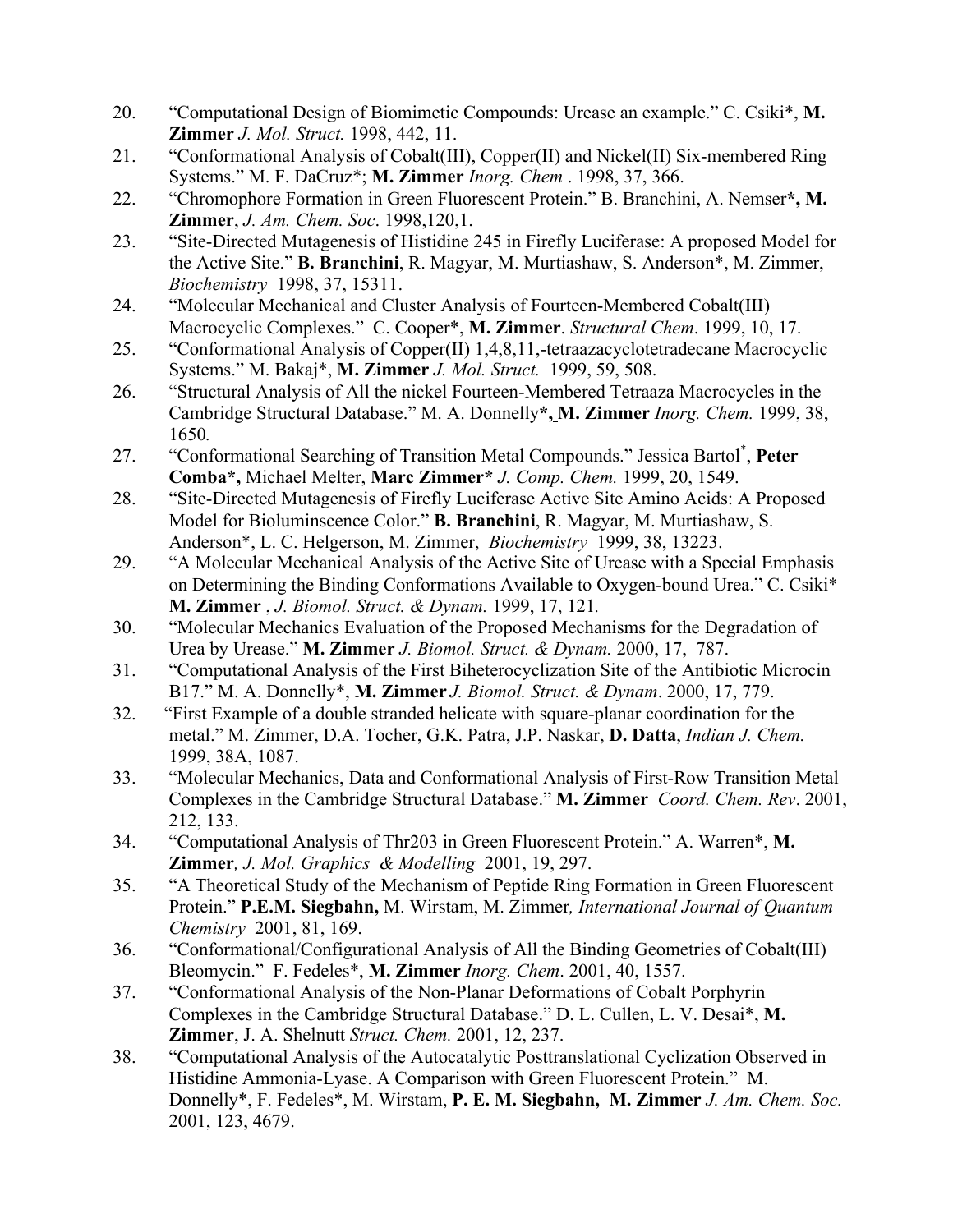- 39. "Photoisomerization of Green Fluorescent Protein and the Dimensions of the Chromophore Cavity." M. C. Chen\*, C. R. Lambert, J. D. Urgitis\*, **M. Zimmer** *Chem. Phys*. 2001, 270, 157.
- 40. "Green Fluorescent Protein (GFP): Applications, Structure and Related Photophysical Behavior." **M. Zimmer** *Chem. Rev*. 2002, 102, 759.
- 41. "Using the Cambridge Structural Database to Introduce Important Inorganic Concepts" T. V. Davis\*, M. S. Zaveer\*, **M. Zimmer** *J. Chem. Ed*. 2002, 79, 1278.
- 42. "The Moderating Influence Of Proteins On Non-Planar Tetrapyrrole Deformations. Coenzyme F430 In Methyl Coenzyme-M Reductase." L.N. Todd\*, **M. Zimmer** *Inorg. Chem*. 2002, 41, 6831
- 43. "The New Industrialized Approach to Biology: Review of: *Modules in Emerging Fields. Volume 4: Genomics and Proteomics*, by Lucienne Ronco, Martha Grossel, Marc Zimmer, and Thomas Socash; CD-ROM." A. Attie *Cell Biology Education* 2003, 2, 150.
- 44. "Structural Analysis of the Immature Form of the GFP Analog DsRed." M.S. Zaveer\*, **M. Zimmer** *Bioorganic & Medicinal Chemistry Letters* 2003, 13, 3919.
- 45. "Substrate Selectivity and Conformational Space Available to Bromoxynil and Acrylonitrile in Iron Nitrile Hydratase." L.V. Desai\*, **M. Zimmer** *Dalton Transactions* 2004, 872-877.
- 46. "Structural Analysis of the Conformational Flexibility of Tris(pyrazolyl)borate Ligands and Their Analogues." H. DeBari\*, **M. Zimmer** *Inorganic Chemistry* 2004, 43, 3344- 3348.
- 48. "Hula-Twisting in Green Fluorescent Protein." N.-Y. Baffour\*, **M. Zimmer**, *Chemical Physics* 2004, 303, 7-11.
- 49. "Mutagenesis Evidence that the Partial Reactions of Firefly Bioluminescence Are Catalyzed by Different Conformations of the Luciferase C-Terminal Domain." **B.R. Branchini**, T.L. Southworth, M.H. Murtiashaw, S.R. Wilkinson\*, N.F. Khattak\*, J.C. Rosenberg\*, and M. Zimmer, *Biochemistry* 2005, 44, 1385-1393.
- 50. "Structural features responsible for GFPuv and S147P-GFP's improved fluorescence." N.- Y. Baffour-Awuah\*, F. Fedeles\*, **M. Zimmer** *Chemical Physics* 2005, 310, 25-31.
- 51. "The Role of the Protein Matrix in GFP Fluorescence." S.L. Maddalo\*, **M.Zimmer**, *Photochemistry and Photobiology*, 2006, 82, 367-372.
- 52. "Effect of the Methyl-Coenzyme-M Reductase Protein Matrix on the Hole-Size and Nonplanar Deformations of Coenzyme F430." C. Mbofana\*, **M. Zimmer** *Inorg. Chem.* 2006, 45, 2598-2602.
- 53. "Green Fluorescent Proteins" **M. Zimmer** *Quarterly Review of Biology* 2006, 81,165.
- 54. "Synergistic Mutations Produce Blue-Shifted Bioluminescence in Firefly Luciferase" **B. Branchini**, D. Ablamsky, J. Rosenman\*, L. Uzasci\*, T. Southworth, M. Zimmer
- *Biochemistry* 2007, 46, 13847-13855.<br>"The Role of the Tight-Turn, Broken Hydrogen Bonding, Glu222 and Arg96 in the Post-55. "The Role of the Tight-Turn, Broken Hydrogen Bonding, Glu222 and Arg96 in the Post-<br>translational Green Fluorescent Protein Chromophore Formation." N. P. Lemay\*, A.L. Morgan\*, E.J. Archer\*, L.A. Dickson\*, C.M. Megley\* **M. Zimmer** *Chemical Physics* 2008, 348, 152-160.
- 56. "Photophysics and Dihedral Freedom of the Chromophore in Yellow, Blue, and Green Fluorescent Protein." C. M. Megley\*, L. A. Dickson\*, S. L. Maddalo\*, G. J. Chandler **M. Zimmer** *J. Phys. Chem. B* 2009, 113, 302-308.
- 57. "Are classical molecular mechanics calculations still useful in bioinorganic simulations?" **M. Zimmer** *Coordination Chemistry Reviews* 2009, 253, 817-826.
- 58. "GFP: From Jellyfish to the Nobel Prize and Beyond." **M. Zimmer** *Chemical Society Reviews* 2009, 38, 2823-2832.
- 59. "Lighting up Biology" **M. Zimmer** *Chemical Biology*, 2009, **4**, B79.
- "On the origin of fluorescence in bacteriophytochrome infrared fluorescent proteins."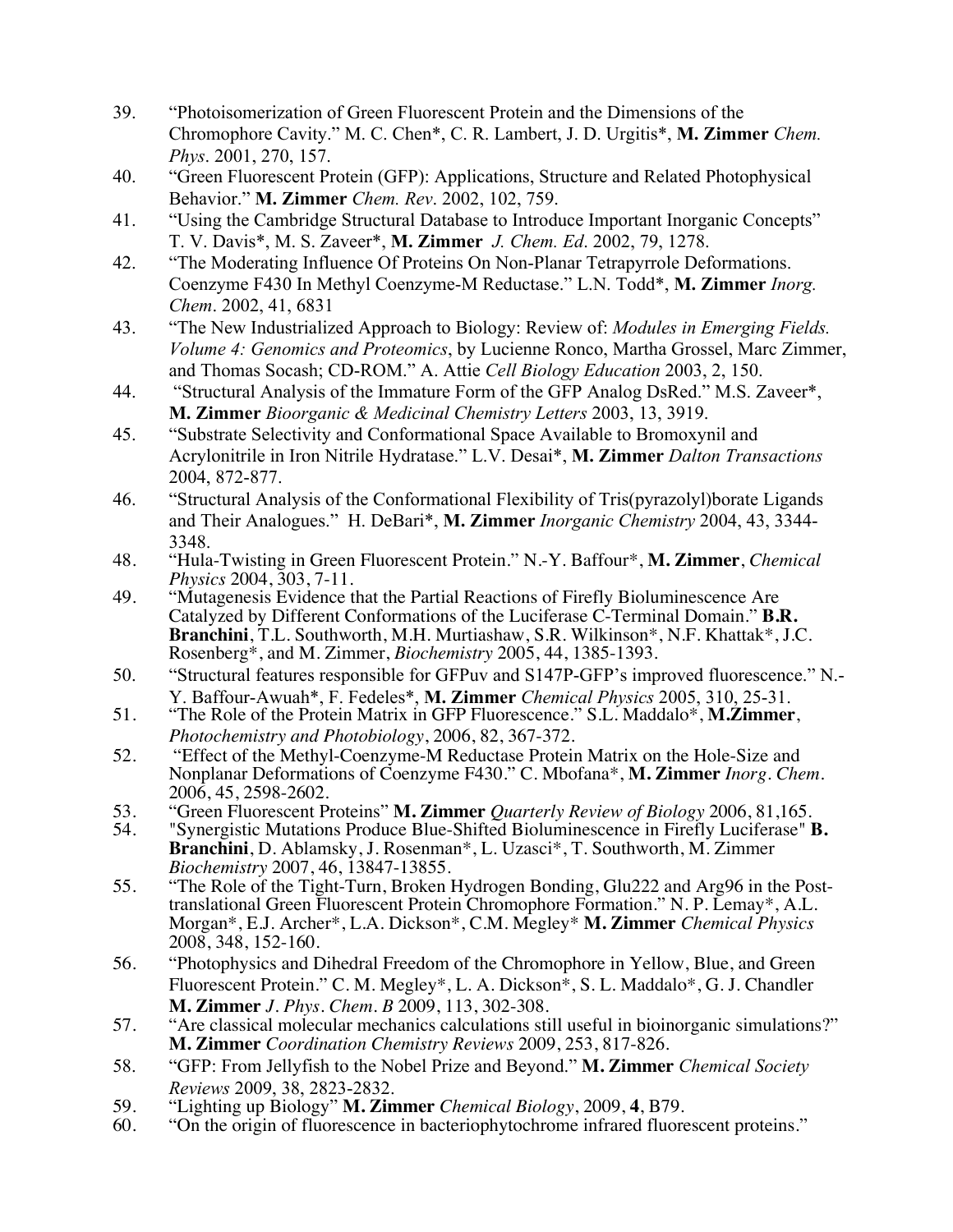A. A. Samma\*, C. K. Johnson\*, S. Song\*, S. Alvarez\*, **M. Zimmer** *J. Phys. Chem. B* 2010, **114**, 15362-15369.

- 61. "Function and Structure of GFP-like proteins in the Protein Data Bank." W. J.-H. Ong, S. Alvarez\*, I. E. Leroux\*, R. S. Shahid\*, A. A. Samma\*, P. Peshkepija\*, A. L. Morgan\*, S. Mulcahy\*, **M. Zimmer** *Molecular Biosystems* 2011, **7**, 984-992.
- 62. "Water diffusion in and out of the β-barrel of GFP and the fast maturing fluorescent protein, TurboGFP." B. Li\*, R. Shahid\*, P. Peshkepija,\* M. Zimmer *Chemical Physics* 2012, **392**, 143-148.
- 63. "Structural consequences of chromophore formation and exploration of conserved lid residues amongst naturally occurring fluorescent proteins." Zimmer, M. H., Li, B., Shahid, R., Peshkepija, P., and Zimmer, M. *Chemical Physics* 2014, **429**, 5-11.
- 64. "CDK6 binds and promotes the degradation of the EYA2 protein." Kohrt, D., Crary, J., Zimmer, M., Patrick, A. N., Ford, H. L., Hinds, P. W., and Grossel, M. J. *Cell Cycle* 2014, **13**, 62-71.

#### **POPULAR PRESS**

- 1. "How to find students' inner geek." **M. Zimmer**, *The Chronicle of Higher Education* 2005, August 12, B5.
- 2. "Life in the Circus" **M. Zimmer** *Inside Higher Ed*, Views, 2006, July 7.
- 3. "Guerrilla Puzzling: a Model for Research." **M. Zimmer** *The Chronicle of Higher Education* 2007, February 16, B5.
- 4. "Are American Scientists an Endangered Species?" **M. Zimmer** *Inside Higher Ed*, Views, 2007, July 2.
- 5. "College Shoppers: Check Out The Fit" **M. Zimmer and E.V. Gallagher** *Hartford Courant*, July 2, 2007.
- 6. "Is it Science or is it art?" **M. Zimmer** *The Day*, November 18, 2007.
- 7. "Time to talk about cloning humans." **M. Zimmer** *Providence Journal*, January 11, 2008.
- 8. "SciFest Africa" *Chemistry & Engineering News*, May 19, 2008, pages 46-47.
- 9. "The little protein that glowed." **M. Zimmer** *Los Angeles Times*, October 9, 2008. Also published in *The Miami Herald, The Hartford Courant, The Penisula Qatar, South Coast Today, Allentown Morning Call, South Bend Tribune, Ridgway Record* and *Juneau Empire*.
- 10. "Driver of van just missed the Nobel for green protein." **M. Zimmer** *Providence Journal*, October 22, 2008.
- 11. "In the glow of Alfred Nobel." **M. Zimmer** *Connecticut College Magazine* Spring 2009.
- 12. "Green Light" *NIH Findings* September 2009.
- 13. "A Colorful Answer To Pregnancy Puzzle. A Eureka Moment For Chemists: Answer Found In Fruit Fly Poop." **M. Zimmer** *Hartford Courant*, February 6, 2011.
- 14. "Optogenetics: Three not-so-blind (anymore) mice" **M. Zimmer** *Providence Journal*, May 7, 2011.
- 15. Interviewed and quoted in "How Illuminating" *The Economist*, March 10, 2011. and in "Hunting Elusive Green Fluorescent Proteins" *Chemistry World,* May 26, 2011.
- 16. "Lighting Up Chickens to Prevent Bird Flu Pandemics" *Huffington Post*, November 28, 2012.
- 17. "Dengue Fever vs. Glowing Mosquitoes" *USA Today*, February 22, 2013.
- 18. *"*Luminescent Eel Muscles Fluorescent Protein Revolution into Clinic." *Huffington Post*, June 18, 2013.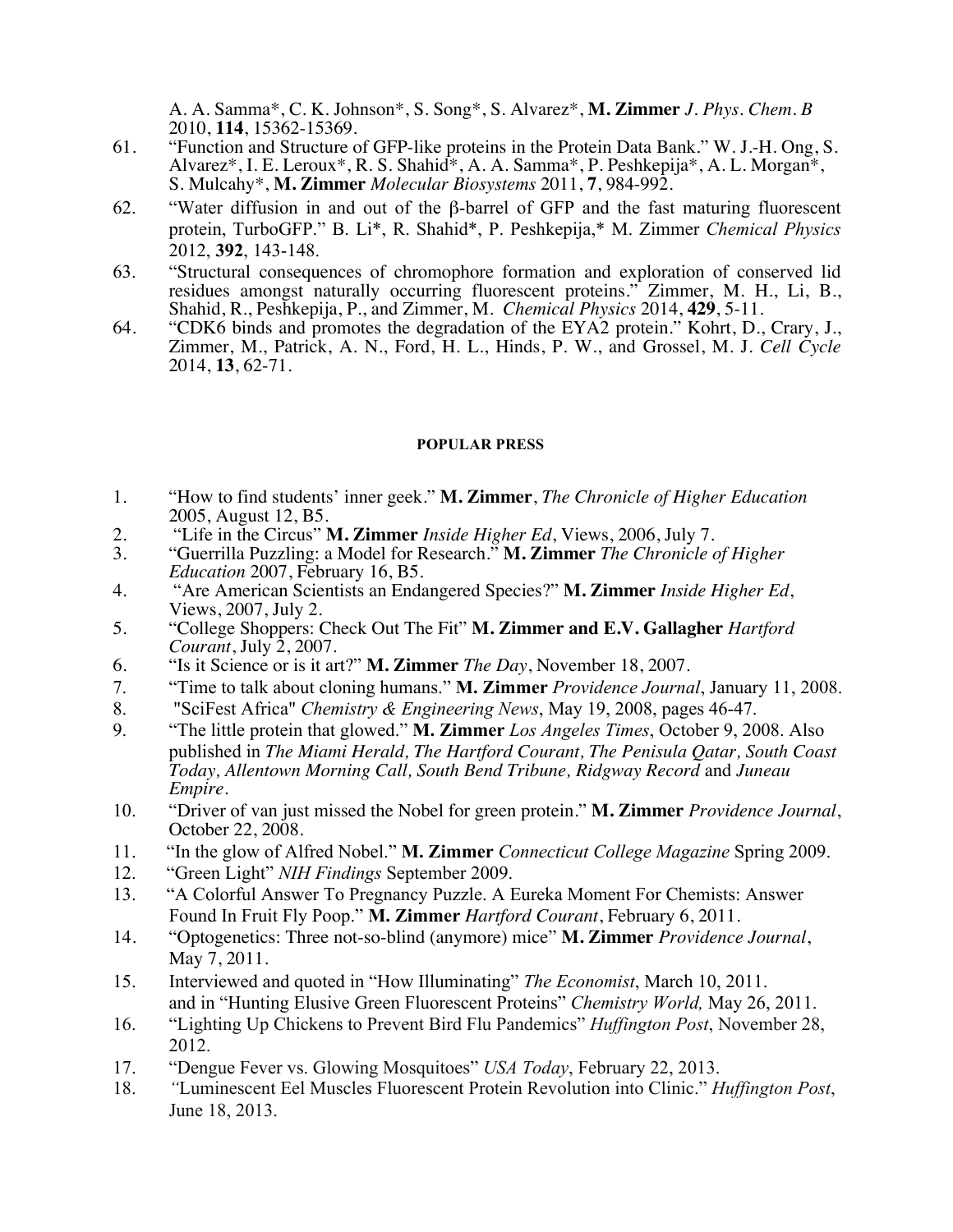19. "Mending Broken Hearts: Using Embryonic Stem Cells to Repair the Damage Caused by Heart Attacks." *Huffington Post*, May 9, 2014.

# **CONFERENCE PROCEEDINGS**

- 1. "A Conformational Analysis of the Nickel Containing Tetrapyrrole, Factor F430, in Relation to Archaebacterial Methanogensis," R. H. Crabtree and M. Zimmer, *J. Inorg. Biochem.* 1989, 36, 196.
- 2. " Empirical Force Field Analysis of Cobalt Binding Modes in Bleomycin." K. Spence\*; M. Zimmer, *Proc. Nat. Council Undergrad. Re*s. 1992, 6, 1694.
- 3. "Study of Oxomanganese Dimers as Models for the Oxygen Evolving Center in Photosystem II" (ICBIC VI abstract) R. Manchanda, M. Zimmer, G.W. Brudvig, R.H. Crabtree *J. Inorg. Biochem.* 1993, 51, 453.
- 4. "Molecular Mechanics and the Jahn-Teller Effect" P. Comba, M. Zimmer, Proceedings of the First European Conference on Computation Chemistry, *American Institute of Physics*. 1995.
- 5. "GFP chromophore formation. Structural and activational aspects." B.R. Branchini, J. Lusins\* and M. Zimmer *Proceedings of the 9th International Symposium on Bioluminescence and Chemiluminescene*. Hastings, J.W.; Kricka, L.J.; Stanley, P.E. Eds., John Wiley & Sons, Chichester N.Y., 1996, 407.
- 6. "Mutational Studies of an Active Site Peptide in Firefly Luciferase" B.R. Branchini, R. A. Magyar, M. H. Murtiashaw, J.W. Grice<sup>\*</sup> and M. Zimmer *Proceedings of the 10<sup>th</sup> International Conference on Bioluminescence and Fluorescence* Hastings, J.W.; Kricka, L.J.; Stanley, P.E. Eds., John Wiley & Sons, N.Y., 1998, 381.
- 7. "A Molecular Mechanical Analysis of the Active Site of Urease with a Special Emphasis on Determining the Binding Conformations Available to Oxygen-bound Urea." C. Csiki\* M. Zimmer *J. Inorg. Biochem.* 1999, 74, 351.
- 8. "Mutational Studies of Stringently Conserved Firefly Luciferase Active Site Residues." B.R. Branchini, R.A. Magyar, M.H. Murtiashaw, N.C. Portier, M. Zimmer in *Bioluminescence and Fluorescence 2000,* edited by J.F. Case, P.J. Herring, B.H. Robison, S.H.D. Haddock, L.J. Kricka and P.E. Stanley, World Scientific, Singapore, 2000, 145.
- 9. "Comparative Analysis of Autocatalytic Posttranslational Modifications" M. Zimmer, P.E.M. Siegbahn, *European J. Biochem*. 2001,268 supplement 1, 166.
- 10. "Photophysics and Chromophore Cavity Analysis of Green Fluorescent Protein" N.Y. Baffour-Awuah, S. Maddalo, M. Zimmer, *FEBS Journal*, 2005, 272, s1, 22.
- 11. "Conformational freedom of the chromophore in fluorescent proteins." K.A. Franczyk, N.P. Lemay, S.L. Maddalo, C. Mbofana, M. Zimmer, G.L. Chandler *Proc. SPIE* 2007, 6449, 64490Q 1-10.
- 12. "Chromophore formation in GFP: computational modeling of the immature form of wildtype GFP." Nathan P. Lemay and Marc Zimmer *Proc. SPIE* 2007, 6449, 644916-644923.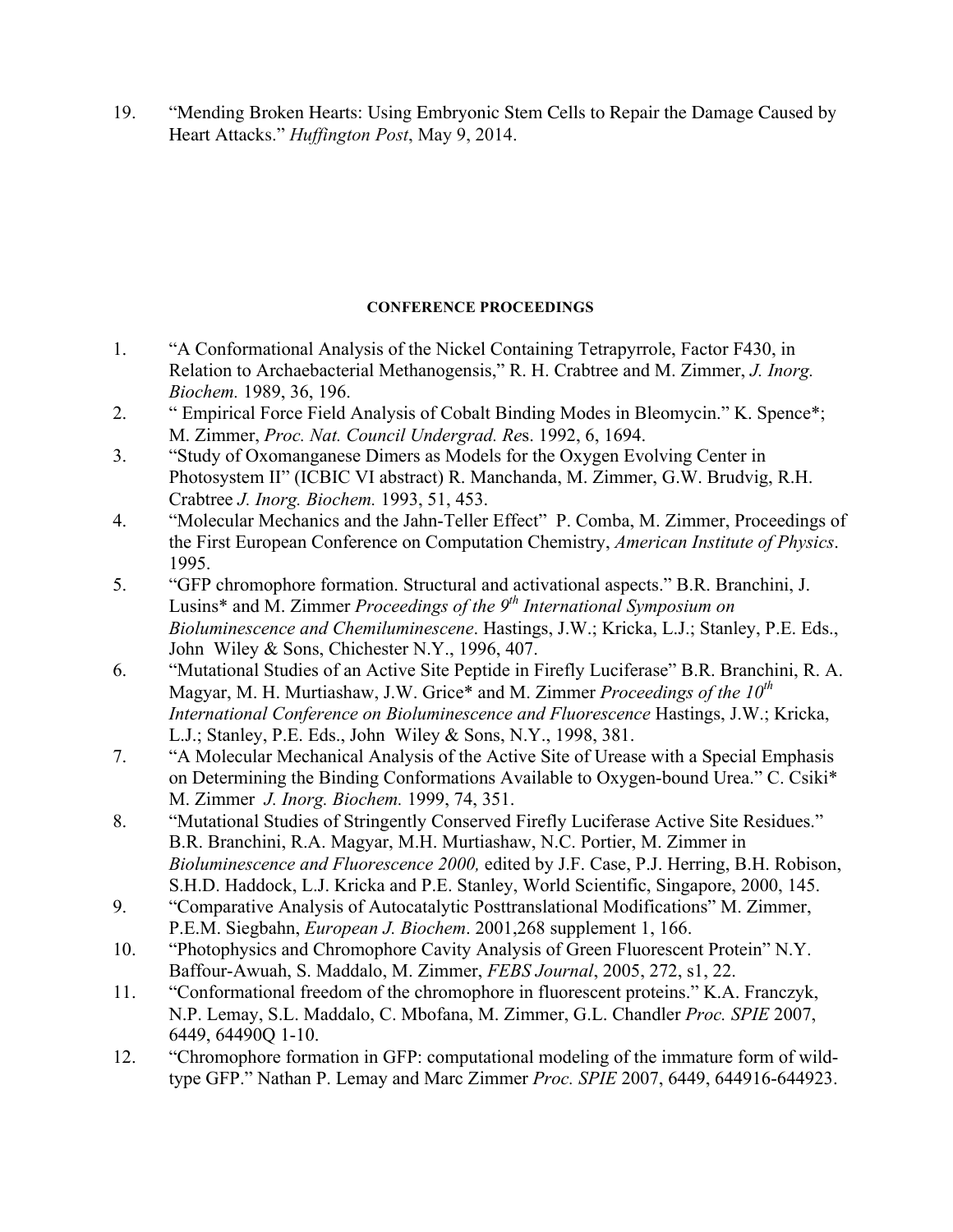### **EDUCATIONAL MATERIALS**

Modules in Emerging Fields (Educational CD-ROMs)

Volume 1: Combinatorial Chemistry, Academic Host – Timo Ovaska, Visiting Expert – Stephen Wilson, Director – Marc Zimmer Volume 2: Nanotechnology, Academic Host – Arlan Mantz, Visiting Expert – Donald Cox, Director – Marc Zimmer Volume 3: Indigenous Cultures of Spanish America , Academic Host – Frank Graziano, Visiting Expert – Luis Millones, Director – Marc Zimmer Volume 4: Genomics and Proteomics, Academic Host – Martha Grossel, Visiting Expert – Lucienne Ronco, Director – Marc Zimmer Volume 5: Assessing the Stress Homone Cortisol, Academic Host – Ruth Grahn, Visiting Expert – Brian Kalman, Director – Marc Zimmer Volume 6: Bioanalytical Applications of Bioluminescence, Academic Host – Bruce Branchini, Visiting Expert – Aldo Roda, Director – Marc Zimmer Volume 6a: Green Fluorescent Protein, Academic Host and Director – Marc Zimmer Volume 7: Data Mining, Academic Host – Gary Parker, Visiting Expert – Gregory Piatetsky, Director – Marc Zimmer Volume 8: Aging, Health and Wellness in Late Adulthood, Academic Host – Michelle Dunlap, Visiting Expert – Dr. Sue Levkoff, Dr. Leslie curry, Dr. Hongtu Chen, Director – Marc Zimmer

## **FUNDING FOR RESEARCH AND EDUCATION**

- 1. Pfizer Undergraduate Fellowship for Carmen Canales '91, "Copper Macrocyclic Interactions", 1990, \$4,000
- 2. Pfizer Undergraduate Fellowship for Marguerite White '93, "Tungsten AOR Model Systems", 1992, \$5,000
- 3. Petroleum Research Fund type GB, "Model Systems for Aldehyde Ferredoxin Oxidoreductase, a Tungsten Enzyme." \$18,000 for 2 years, June 1992.
- 4. Yankee Ingenuity Initiative, Apollo Kinsley Collaborative Grants, "Model Systems for Aldehyde Ferredoxin Oxidoreductase, a Tungsten Enzyme." \$43,425 for 1 year, July 1992.
- 5. National Science Foundation, ILI, "Implementation of Computational Chemistry throughout the Curriculum", 1992, \$56,670.
- 6. Alexander von Humboldt Fellowship, Sabbatical support for 8 month research at the University of Heidelberg, 1993.
- 7. Pfizer Art of Teaching Award "Environmental Chemistry as a Theme Through-out Freshman Chemistry", 1994, \$32,000.
- 8. Camille and Henry Dreyfus Foundation "Environmental Chemistry as a Theme Throughout Freshman Chemistry", 1994, \$13,500.
- 9. Petroleum Research Fund "Molecular Mechanical and Cluster Analysis of the Factors Responsible for the Conformations Adopted by Tetra-aza Macrocycles.", 1997-9, \$25,000.
- 10. DAAD Visting Scholar Fellowship, Sabbatical Support, 1998.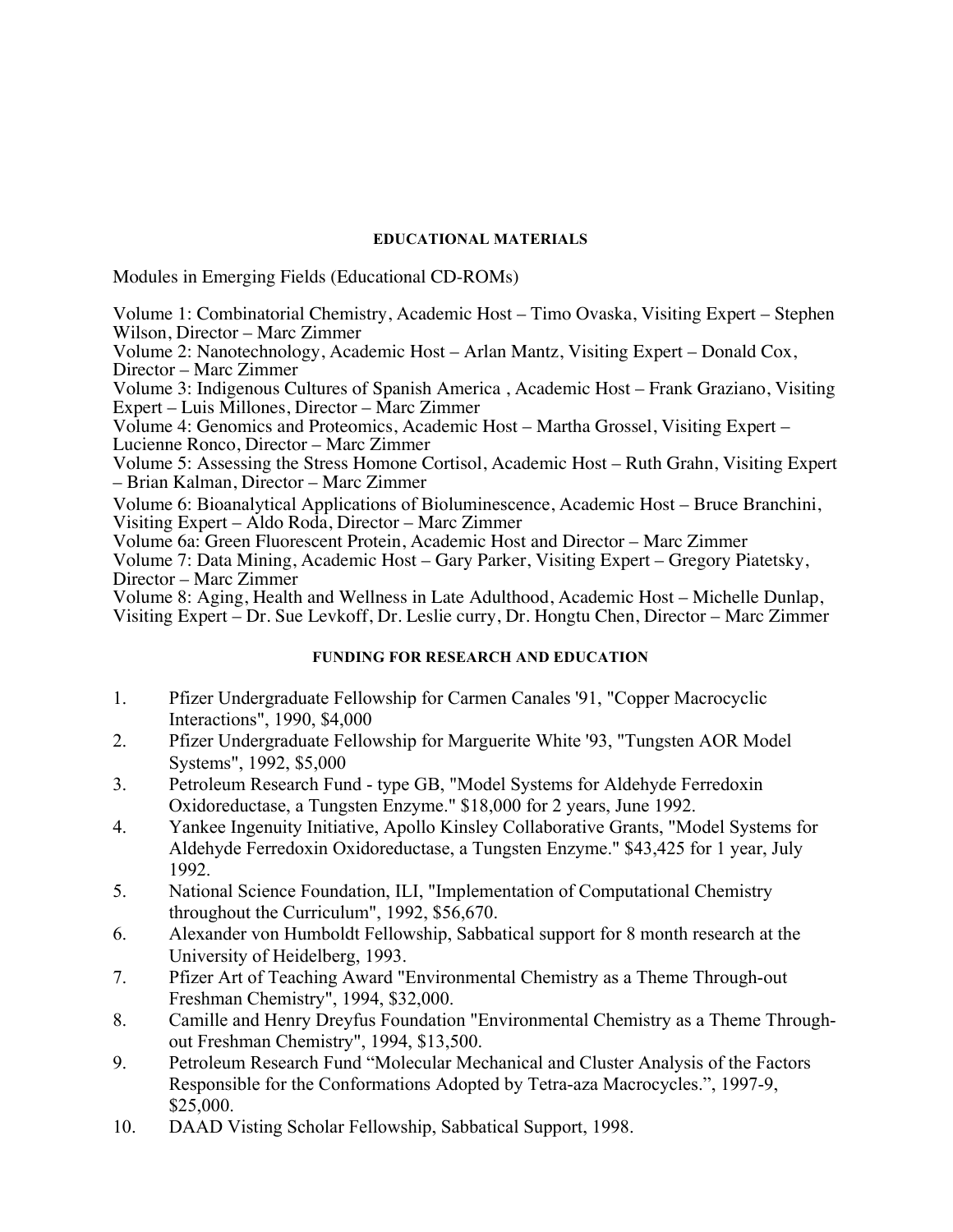- 11. NIH-Area Award "Modeling Green Fluorescent Protein", 1999-2002, \$100,000.
- 12. Research Corporation "Modeling Posttranslational Cyclization in Green Fluorescent Protein and Microcin B17." 1999-2002, \$27,000.
- 13. Henry Dreyfus Teacher-Scholar, 2000-2003, \$60,000.
- 14. Undergraduate Biological Sciences Education Program, Howard Hughes Medical Institute, \$1,100,000, 2000 – 2004 (Author and Project Director).
- 15. Keck Foundation "Visiting Scholars Program", \$500,000, 2000-2003 (Author and Project Director).
- 16. Petroleum Research Fund SE for Molecular Mechanics Symposium, 2000, \$2,500
- 17. Pfizer Undergraduate Fellowship for Ming Chen '01, "Anthozoan GFP analogs", 2000, \$5,000
- 18. NSF-MRI Award, "Acquisition of High Performance Computers for the Northeastern Undergraduate Research Chemistry Consortium", M. Zimmer, Co-PI, \$780,220, 2001.
- 19. Petroleum Research Fund "Computational Analysis of Two Environmentally Important Metalloenzymes: Methyl Coenzyme M Reductase and Nitrile Hydratase.", 2002- 2005, \$50,000.
- 20. Research Corporation "Computational Analysis of Green Fluorescent Protein and its Mutants", 2002-2004, \$35,435.
- 21. NIH-AREA "Modeling Green Fluorescent Protein and GFP-like Proteins", 2002 2005, \$144,160
- 22. Petroleum Research Fund SE for "Bioluminescence: Basic, Environmental and Applied Aspects, at the American Society for Photobiology Annual Meeting, July 2004, Seattle, WA," \$2,400.
- 23. Petroleum Research Fund SE for "The Future of Force Field Modeling of Metal Complexes in the DFT Age. A symposium for the International Chemical Congress of Pacific Basin Societies", PacifiChem 2005, Honolulu, Hawaii, December 15-20, 2005" \$3,500
- 24. NIH-AREA "Modeling Fluorescent and Tracer Proteins (GFP and Luciferase)", 2006- 2009, \$149,000
- 25. Faculty Development Grant, Institute for the International Education of Students, 2007, \$3,000.
- 26. State Street Foundation for "Bridge to Science", 2007-2008, \$25,000.<br>27. NSF-s-STEM "Bachelor of Arts Research Intensive", 2008-2012, \$5
- 27. NSF-s-STEM "Bachelor of Arts Research Intensive", 2008-2012, \$513,900.<br>28. Maximillian E. and Marion O. Hoffman Foundation. Hoffman Scholars Fund.
- 28. Maximillian E. and Marion O. Hoffman Foundation, Hoffman Scholars Fund, 2008- 2012, \$50,000.
- 29. "Methyl Coenzyme-M Reductase" 200,000 CPU hours on National Institute for Computational Sciences Cray XT5 awarded November 2010.
- 30. "Molecular recognition catalysis for selective functionalization of C-H bonds" Dr. U. Hintermair, Feodor Lynen Programme, Humboldt Foundation, Sponsor: M. Zimmer Host: R. Crabtree Yale, awarded April 2011.
- 31. NIH-AREA "Understanding and Designing New Fluorescent Proteins." 2009 2012, \$209,000.
- 32. Balfour Foundation "Science Leader Scholarships", 2011-2013, \$100,000.
- 33. Petit Family Foundation, "Research Scholarships for Science Leaders", 2011-2012, \$15,000.
- 34. NSF-S-STEM "Science Leaders Program", 2012 2016, \$436,307.
- 35. The Maximilian E. and Marion O. Hoffman Foundation, Inc. "Science Leaders Program", 2012-2014, \$50,000.
- 36. NSF-MRI "Acquisition of High Performance Computers for the Molecular Education and Research Consortium in Undergraduate computational Chemistry." George Shields, PI, Marc Zimmer Co-PI, 2012-2015 \$200,000.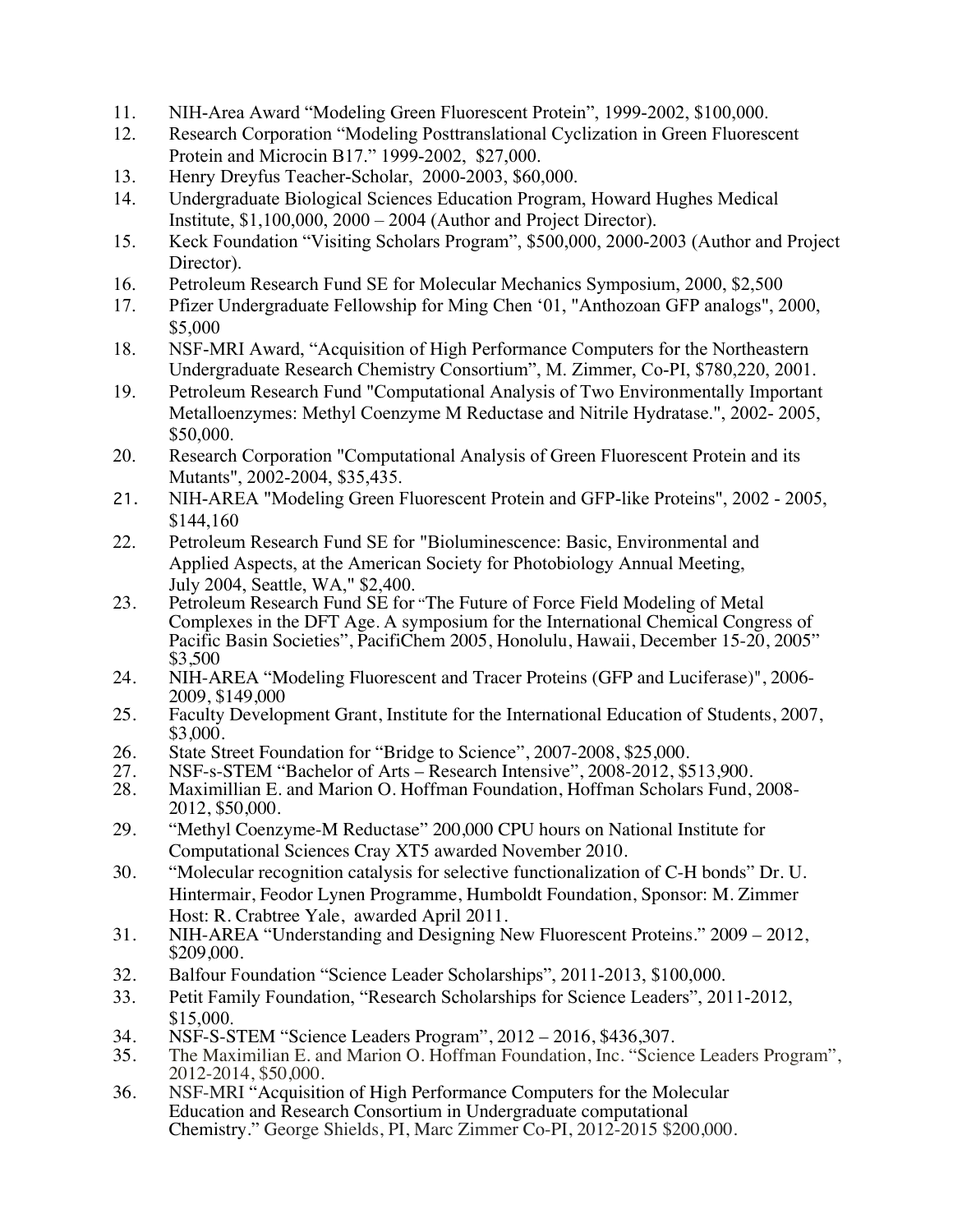37. Sherman Fairchild Foundation "Summer Stipends Program in the Sciences" wrote grant and Co-PI 2014-2017 \$247,500.

# **PRESENTATIONS**

- 1. "Axial Ligation as a Function of Redox Level in Two Related Macrocyclic Ligand Complexes of Cobalt," N. K. Kildahl and M. Zimmer, presented at the  $17<sup>th</sup>$  Northeastern Regional Meeting of the American Chemical Society, Rochester, New York, 1987.
- 2. "Head to Tail Polymerization of 2,4,6-Trimethylphenol, Catalyzed by a  $u_3 \alpha x_0$  -Ruthenium Cluster," N. K. Kildahl and M. Zimmer, presented at the18th Northeastern Regional Meeting of the American Chemical Society, Orono, Maine, 1988.
- 3. "Mechanistic consequences of bending in Factor F430", R. H. Crabtree and M. Zimmer, presented at the Fourth International Conference in Bioinorganic Chemistry, Boston, 1989.
- 4. "A Conformational Analysis of the Nickel Containing Tetrapyrrole in Methyl Coenzyme M Reductase, in Relation to Archaebacterial Methanogensis," M. Zimmer and R. H. Crabtree, presented at the meeting of the American Chemical Society in Miami, September 1989.
- 5. "Bioinorganic Empirical Force-Field Calculations" M. Zimmer, Wesleyan University, November, 1991.
- 6. "Empirical Force Field Analysis of the Revised Structure of Coenzyme F430. Epimerization and Geometry of the Corphinoid Tetrapyrrole." M. Zimmer, Bioinorganic 3J Seminar Series, Yale University, 16 June, 1992.
- 7. "Empirical Force Field Analysis of the Revised Structure of Coenzyme F430. Epimerization and Geometry of the Corphinoid Tetrapyrrole." M. Zimmer, 22nd Northeastern Regional Meeting of the American Chemical Society, June 1992.
- 8. " Molecular Modeling as an Inorganic Chemistry Exercise" M. Zimmer invited speaker at the Symposium on Static and Dynamic Aspects of Molecular Modeling, 22nd Northeastern Regional Meeting of the American Chemical Society, June 1992.
- 9. "Empirical Force Field Analysis of Cobalt Bleomycin, An Anticancer Drug." Mount Holyoke College, September 15,1993.
- 10. "Molecular Mechanical Analysis of Cobalt-Bleomycin, an Anticancer Drug. Examples of Possible Uses and Abuses of Molecular Mechanical Calculations." After Dinner talk at Western Connecticut American Chemical Society meeting October 19, 1993
- 11. "An Empirical Force Field Analysis of the Binding Geometry of Cobalt-Bleomycin, an Anticancer Drug" Worcester Polytechnic Institute, November 3, 1993.
- 12. "Empirical Force Field Analysis of the Reductive Dehalogenation of Shortchain Halogenated
	- Hydrocarbons by Factor F430", Heidelberg University, Germany, February, 1994.
- 13. "Bio-inorganic Molecular Mechanical Calculations: Bleomycin and Factor F430 as Representative Examples.", St. Andrews University, St. Andrews, Scotland, April 18, 1994.
- 14. "Der Jahn-Teller Effect in Kupfer(II) Komplexe.", Heidelberg University, Germany, July, 1994.
- 15. "Coordination Geometry of Cobalt Bleomycin, a Molecular Mechanical Approach.", Queens College, New York, May, 1995.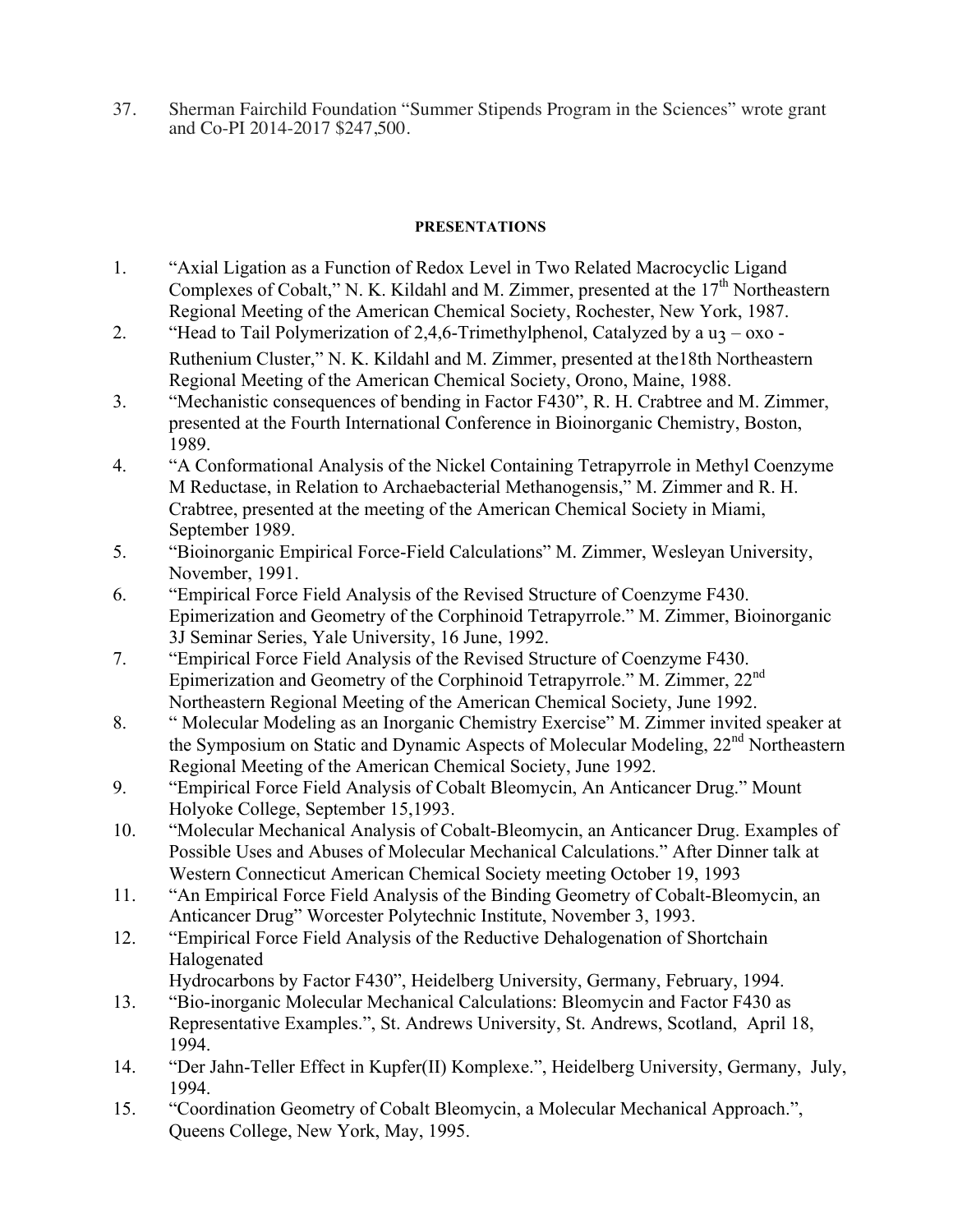- 16. "Cluster Analysis and Molecular Mechanical Analysis of six-membered cobalt(III) rings", Rhodes University, South Africa, August, 1995.
- 17. "Cluster Analysis and Molecular Mechanical Analysis of six-membered cobalt(III) rings", University of Cape Town, South Africa, November, 1995.
- 18. " Molecular Modeling of Inorganic and Bioinorganic Nickel(II) complexes" invited seminar NATO workshop, San Minato, Italy, March 1997.
- 19. "Molecular Mechanical and Database Analysis of the Chromophore Formation in Green Fluorescent Protein." ACS meeting San Francisco, April 1997.
- 20. "Incorporating Computational Chemistry Through-out the Chemistry Curriculum" Computers in Chemical Education Symposium, ACS meeting San Francisco, April 1997.
- 21. "Green Fluorescent Protein: Light in a Can" Northeast Regional Meeting of the American Chemical Society, Saratoga Springs, June 24, 1997.
- 22. "Incorporating Computational Chemistry Through-out the Chemistry Curriculum" invited seminar, ICCCRE, Pune, India, January 1998.
- 23. "Modeling the Active Site of Urease" Symposium on Practical Applications of Computational Organometallic Chemistry, ACS meeting Boston, August 1998.
- 24. "Modeling the Active Site of Urease", Weselyan University, September 23, 1998.
- 25. "A Theoretical Study of the Mechanism of Peptide Ring Formation in Green Fluorescent Protein (GFP)" Heidelberg University, October 19, 1998.
- 26. "Modeling Urea Binding in Urease" University of Leiden, Leiden, Netherlands, November 23, 1998.
- 27. "Modeling the active site of urease: developing and utilizing inorganic conformational search methods to find the conformations available to urea in urease." Keynote speaker, Symposium on the Chemistry and Biochemistry of Urease, University of Bologna, December 10, 1998.
- 28. "Modeling the Active Site of Urease" Connecticut College, September 15, 1998. 30. "Modeling the Active Site of Urease" University of Basel, January 25, 1999.
- 29. "A Molecular Mechanical Analysis of the Active Site of Urease with a Special Emphasis on Determining the Binding Conformations Available to Oxygen-bound Urea." Heidelberg University, February 10, 1999.
- 30. " A Molecular Mechanical Analysis of the Active Site of Urease with a Special Emphasis on Determining the Binding Conformations Available to Oxygen-bound Urea." University of Cape Town, March 17, 1999.
- 31. "Molecular Mechanics, Data and Conformational Analysis of First-Row Transition Metal Complexes in the Cambridge Structural Database." ACS meeting, Inorganic Molecular Mechanics Symposium, San Francisco, March 2000.
- 32. "Configurational/Conformational Searches using Inorganic Molecular Mechanics Methods." Recent Developments in Force Fields Symposium, ACS Meeting, Washington, August 2000.
- 33. "Jellyfish Green Fluorescent Protein: Light in a Can." Worcester Polytechnic Institute December 20, 2000.
- 34. "Maximizing Undergraduate Research: Jellyfish, Anticancer Drugs and Cow Flatulence", University of North Carolina, Asheville, March 12, 2001.
- 35. "Computational Analysis of the Autocatalytic Posttranslational Cyclization Observed in Histidine Ammonia-Lyase. A Comparison with Green Fluorescent Protein." 27th Meeting of the Federation of European Biochemical Societies in Lisbon, Portugal, February, 2001.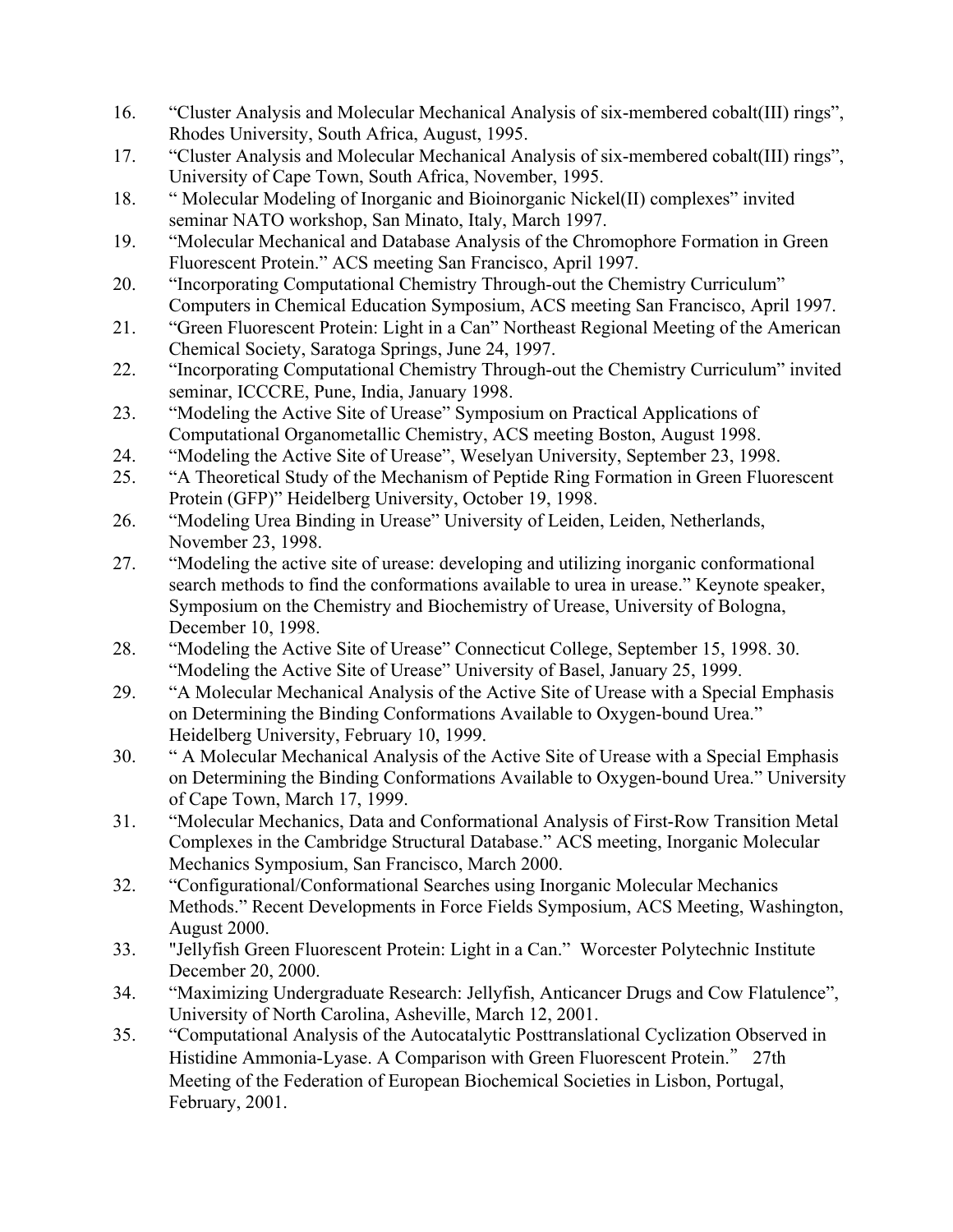- 36. "Computational Analysis of Green Fluorescent Protein." SUNY Stonybrook, November 29, 2001.
- 37. "Photophysical and Structural Properties of Green Fluorescent Protein." Presented Trinity College, February 8, 2002.
- 38. "Photophysical and Structural Properties of Green Fluorescent Protein." University of Rhode Island, March 1, 2002.
- 39. "Extracurricular Science Education" Council for University Science Education, University of Cape Town, October 2, 2002.
- 40. "Photophysical and Structural Properties of Green Fluorescent Protein" University of Natal, Durban, October 4, 2002.
- 41. "Nitrile hydratase: An example of an industrially used environmentally benign catalyst." United Nations Industrial Development Organisation Workshop on Cleaner Technologies for Sustainable Chemistry, Cape Town, South Africa, 9 December, 2002
- 42. "Photophysical and Structural Properties of Green Fluorescent Protein." University of Witwatersrand, South Africa, February 2003
- 43. "In Silico Analysis of Non-planar Deformations of F430 in Methyl Coenzyme-M Reductase" Santa Maria Workshop on Bioinorganic Chemistry, Havana, Cuba, July 10, 2003
- 44. "Using Jellyfish to See a Whole New World." Heidelberg University, September 19, 2003.
- 45. "Glowing Genes", Science EpiCenter and DNA Learning Center, April 13, 2004.
- 46. "Some Camels are Better Mothers Than Others" Baccalaureate Address, Connecticut College, May 22, 2004.
- 47. "Structural Analysis of GFP and GFP Analogs."  $32<sup>nd</sup>$  Annual Meeting of the American Society for Photobiology, Seattle, June 13, 2004.
- 48. "Glowing Genes: Using Jellyfish and Firefly Proteins to See a New World" W.P.I., April 28, 2005.
- 49. "GFP: The Green Revolution" United States Coast Guard Academy, Science Lecture Series, September 8, 2005.
- 50. "GFP: The Green Revolution" Rhode Island College, Providence, September 23, 2005.
- 51. "Photophysics of GFP and GFP-like proteins." Bryn-Mawr/Haverford, November 10, 2005.
- 52. "The Princess and the Pearl: A Tale about the MM analysis of the Metal Environment in Macrocyclic Complexes, Urease, Methyl-Coenyzme-M Reductase and Nitrile Hydratase." Pacifichem, Hawaii, December 15, 2005.
- 53. "Computational Analysis of the Effect the Methyl-Coenzyme-M Reductase Protein Matrix and Nickel Coordination Number Have on the Non-planar Deformations of Coenzyme F430." Pacifichem, Hawaii, December 20, 2005.
- 54. "Glowing Genes" New London Voices, September 9, 2006.
- 55. "Glow" Science Today lecture series, SUNY Oswego, September 13, 2006.
- 56. "Computational Analysis of Photophysical Properties and Chromophore Formation of GFP." Heidelberg University, October 13, 2006.
- 57. "Conformational Freedom of the Chromophore in Fluoresecnt Proteins." Photonics West 2007, San Jose, January 23, 2007.
- 58. "GFP: Using fluorescence to see a new world." Trinity College, February 9, 2007.
- 59. "Glow: The GFP Story." New Haven American Chemical Society Sectional meeting, April 10, 2007.
- 60. "GFP, a Molecular Microscope." University of Connecticut, April 11, 2007.
- 61. "Using Glowing Gonads to Combat Malaria." IES, Freiburg, June 12, 2007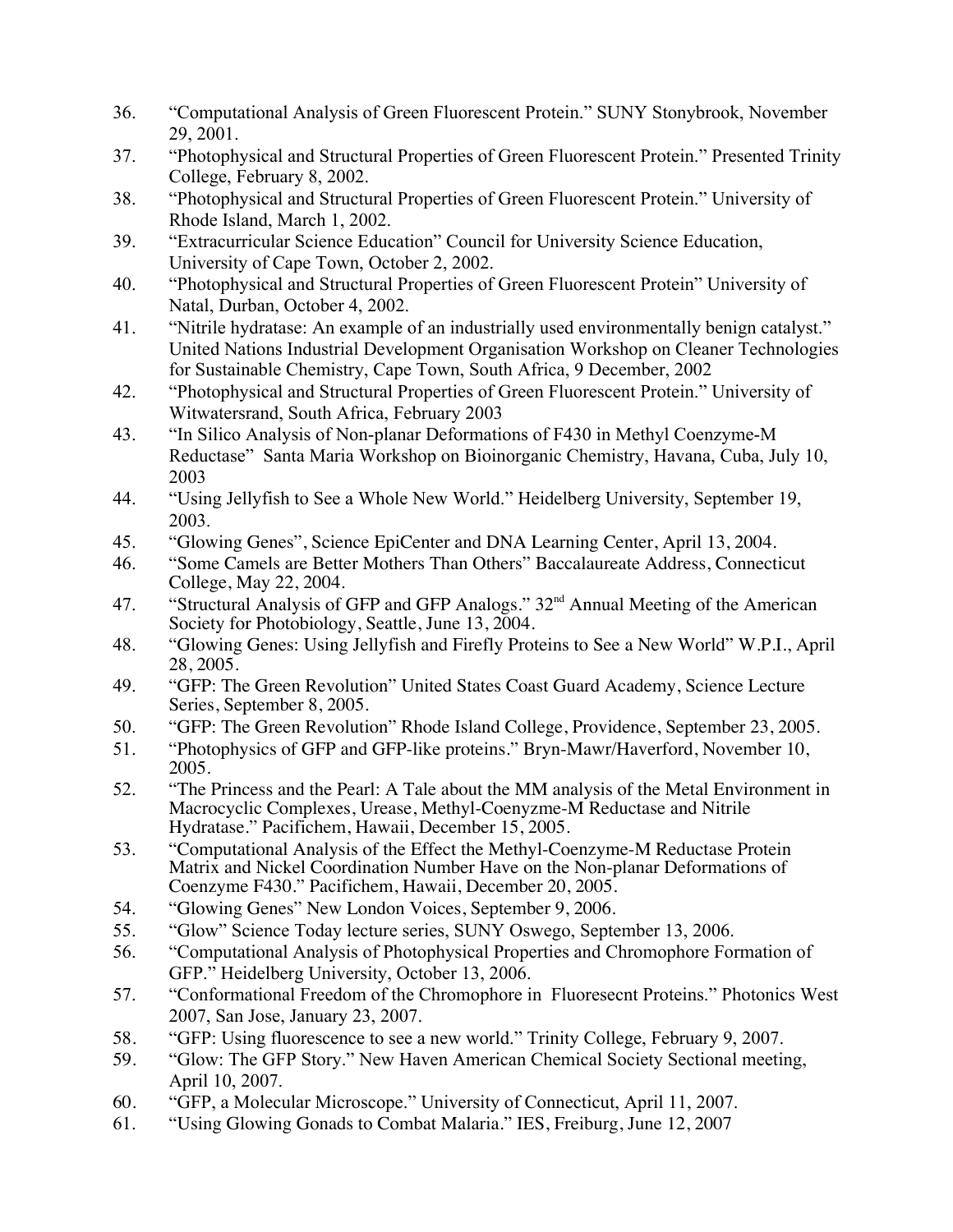- 62. "GFP: A Molecular Microscope." University of Ulm, Germany, June 14, 2007.
- 63. "GFP: A Molecular Microscope." Institute for Science Instruction and Study, Southern Connecticut University, New Haven, June 24, 2007.
- 64. "Computational Analysis of a Molecular Microscope", Rhode Island Computational Chemistry Summer Institute, Rhode Island College, Providence, June 29, 2007.
- 65. "F430 a tetrapyrrole in the entatic state" Vitamin B12 & Corphins Gordon Research Conference, July 3, 2007.
- 66. "Photophysical Analysis of GFP", Washington State University, Pullman, October 11, 2007.
- 67. Presented a Computational Chemistry and Biological Systems Workshop, Bates College, November 9, 2007.
- 68. "Glow", Invited lecture SciFest-Africa, Grahamstown, South Africa, April 17, 2008.
- 69. "Genetically modifying living organisms right or wrong?" Talkshop SciFest-Africa, Grahamstown, South Africa, April 17, 2008.
- 70. "GFP-A Molecular Microscope" Chemistry Department, Rhodes University, April 16, 2008.
- 71. "Seeing a new world with fluorescent proteins" Rhode Island College, Center for Excellence in STEM Education, July 25, 2008.
- 72. "Photophysical Analysis of Fluorescent Proteins", Yale University, September 10, 2008.
- 73. "GFP: A Molecular Microscope", Hamilton College, September 19, 2008.<br>74. "Green Fluorescent Protein" Swedish Roval Society of Chemistry, Stockho
- "Green Fluorescent Protein" Swedish Royal Society of Chemistry, Stockholm, Sweden, March 12, 2007
- 75. "GFP: From Jellyfish to Nobel Prize and Beyond", Niagara University, the Jack Hughes Bioinformatics Lecture, February 16, 2009.
- 76. "GFP: From Jellyfish to Nobel Prize and Beyond", Institute for Science Instruction and Study, Southern Connecticut University, New Haven, February 26, 2009.
- 77. "Chromophore Formation And Photophysics Of GFP And GFP-Like Proteins" Heidelberg University, July 10, 2009.
- 78. "GFP: Nobel Prize and Beyond." Mount Holyoke College, July 15, 2009.<br>79. "GFP: Nobel Prize and Beyond." Capitol Region Education Council High
- "GFP: Nobel Prize and Beyond." Capitol Region Education Council High School Biotech Summer Camp, St. Josephs College, Hartford, July 23, 2009.
- 80. "Hula-Twisting in the Infrared Fluorescent Protein (IFP) Zone", American Chemical Society Northeast Regional Meeting, Hartford, October 10, 2009.
- 81. "Modeling and Understanding Infrared Fluorescent Proteins" Janelia Fluorescent Proteins and Biological Sensors II Meeting, Janelia Farm, HHMI Research Campus, November 2, 2009.
- 82. "GFP: Fluorescence from a different source." Fluorescent Mineral Society, Sterling Hill Mining Museum, November 14, 2009.
- 83. "Fluorescent Proteins in the High and Middle School Curriculum." A presentation to all the science teachers in the Bridgeport School System (A CEU event). February 8, 2010.
- 84. "Function and Photophysics of GFP-like Proteins" Oberlin College, 15 September 2010.
- 85. "Function and Photophysics of GFP-like Proteins" Grinnell College, 16 February 2011.
- 86. "Fluorescent Proteins: Science on the Edge" Institute for Science Instruction and Study, Southern Connecticut University, New Haven, March 3 2011
- 87. "Function and Photochemistry of Green Fluorescent Protein", Chemistry Department, Rhodes University, August 29, 2011.
- 88. "Green Fluorescent Proteins" Biochemistry Department, Rhodes University, South Africa, October 4, 2011.
- 89. "Function and Photochemistry of Green Fluorescent Protein", Nelson Mandela Metropolitan University, South Africa, September 21, 2011.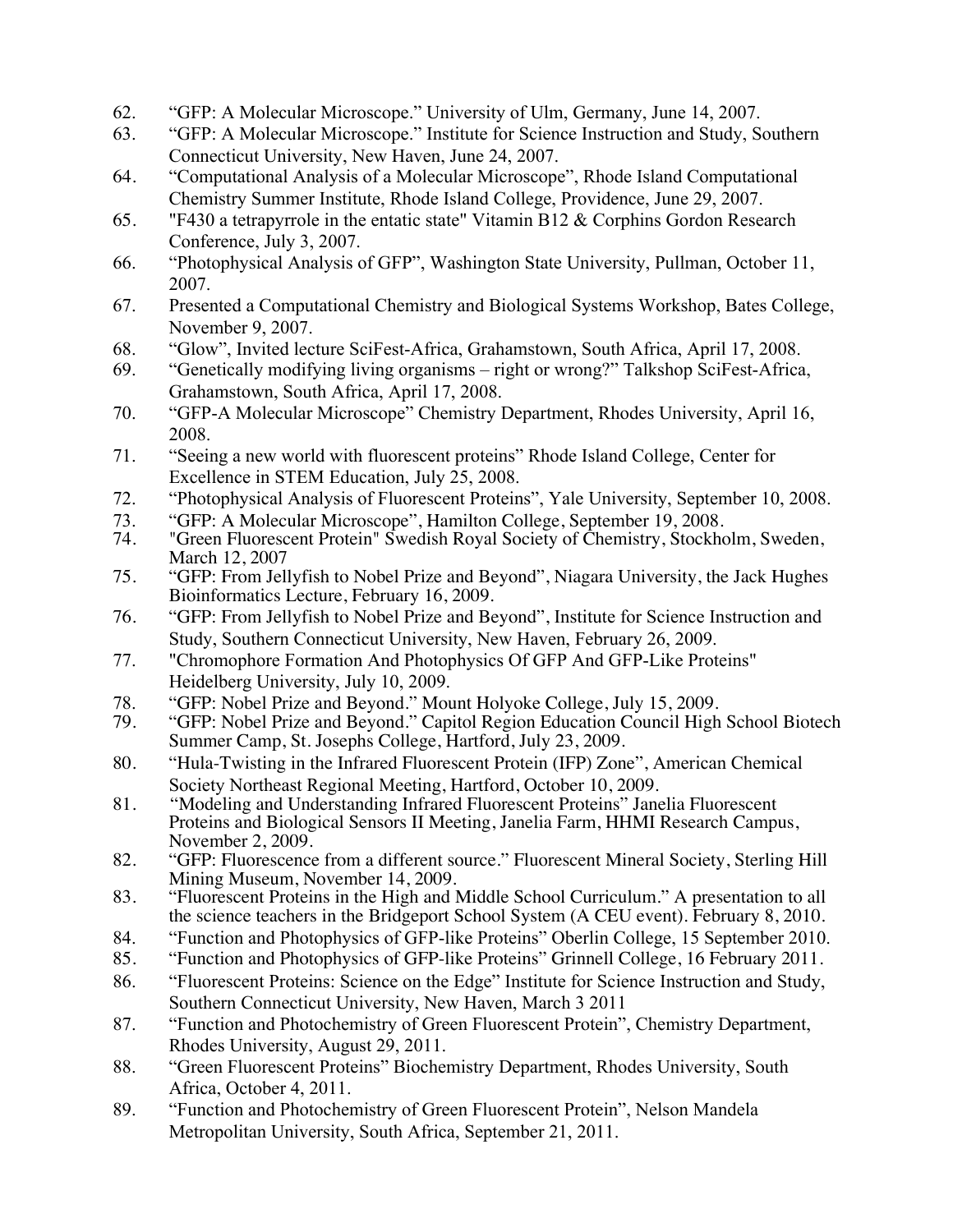- 90. "Structural and Photophysical Properties of GFP-like Proteins", CSIR, Bioscience Division, South Africa, November 16, 2011.
- 91. "Structure and Function of Fluorescent Proteins", Wellesley College, December 11, 2012.
- 92. "Illuminating Disease", Genspace, Brooklyn, January 26, 2013.<br>93. "Illuminating Disease". Stroud Science Symposium Speaker. Ki
- 93. "Illuminating Disease", Stroud Science Symposium Speaker, Kingswood Oxford School, Hartford, February 21, 2014.

### **POSTERS**

- 1. "Empirical Force Field Analysis of the Cobalt-Bleomycin Binding Geometry." Inorganic Gordon Conference, Brewster Academy, July 28 1993.
- 2. "Molecular Mechanics and the Jahn-Teller Effect" with P. Comba First European Conference on Computation Chemistry, Nancy, France, April 1994.
- 3. "Molecular Mechanics and Coordination Chemistry" with P. Comba; P. Hilfenhaus; M. Stroehle, Molecular Recognition Involving Metal Complexes, Nagoya University, Japan, July 28, 1994.
- 4. "Electronic Effects in Molecular Mechanical Calculations of Transition Metal Compounds" with P. Comba and M. Stroehle, Annual Meeting of the Swiss Chemical Society, Bern, Switzerland, October 1994.
- 5. "Introduction of Advanced Instrumentation in General Chemistry" with S. Ching and V. Fontneau, 208th American Chemical Society Meeting, Washington, DC, August 1994.
- 6. "Modeling Manganese Clusters. Towards the Intelligent Design of Photosystem II models" with R. Manchanda, G. Brudvig and R. Crabtree,208th American Chemical Society Meeting, Washington, DC, August 1994.
- 7. "Incorporating Computational Chemistry Through-out the Chemistry Curriculum.", Gordon Conference on Innovation in Chemical Education, Plymouth, New Hampshire, June, 1996.
- 8. "GFP chromophore formation. Structural and activational aspects."9th International Symposium on Bioluminescence and Chemiluminescene, Woods Hole, August, 1996.
- 9. "GFP chromophore formation. Structural and activational aspects." ICCCRE, Pune, India, January 1998
- 10. "A Molecular Mechanical Analysis of the Active Site of Urease with a Special Emphasis on Determining the Binding Conformations Available to Oxygen-bound Urea." 9<sup>th</sup> International Conference on Biological Inorganic Chemistry, Minneapolis, Minnesota, July, 1999.
- 11. "Conformational/configurational Analysis of the Binding Geometries of Cobalt(III) Bleomycin" "Metals in Medicine" with Flavia Fedeles, NIH, June 28,2000.
- 12. "Photophysics and Chromophore Cavity Analysis of Green Fluorescent Protein" N.Y. Baffour-Awuah, S. Maddalo, M. Zimmer, 30<sup>th</sup> FEBS Congress - 9<sup>th</sup> IUBMB Conference Budapest, Hungary, 3 July, 2005

## **REVIEWS OF GLOWING GENES AND GFP WEBSITE**

- 1. "Glowing Genes", J. Vazquez, *The American Biology Teacher*, 2005, 67, 570.
- 2. "A Light When All Other Lights Go Out", Peter J. Tonge *Chemical & Engineering News*,<br>2005. 83. October 24.
- 2005, 83,October 24. 3. "Glowing Genes" W.W. Ward, *Quarterly Review Biology*, 2005, 80, 473.
- 4. "Glowing Genes" V. Minerhout, *J. Chem. Ed.* 2006, 83, 215.
- 5. "Glowing Genes" J. Bojar, *Jurimetrics* Spring 2006, 1.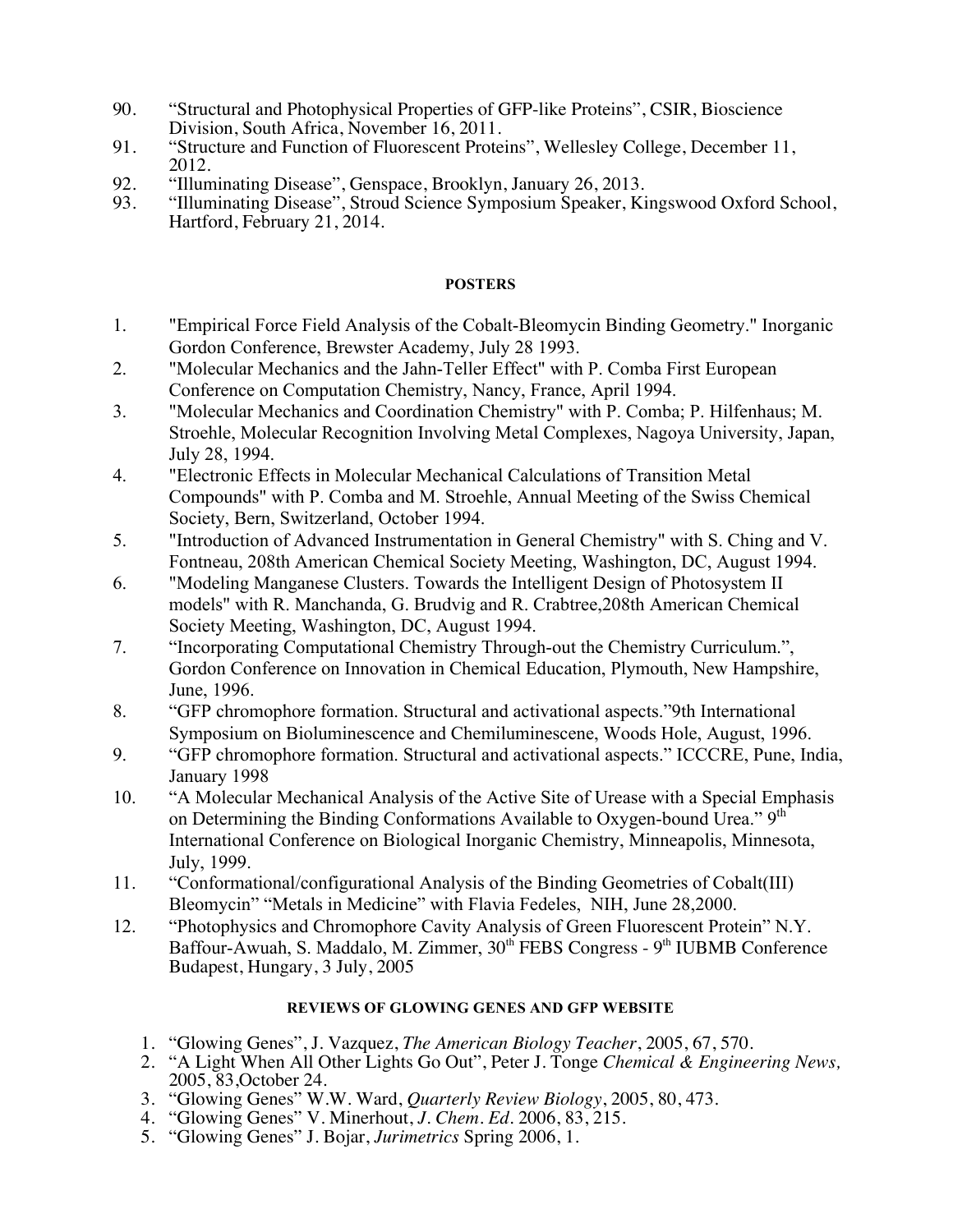- 6. "Lighting Up Life" *Science* 2006, 313, 895.
- 7. "Best of the Web" *Genetic Engineering & Biotechnology* News August 2007.
- 8. "Modules in Emerging Fields, Green Fluorescent Protein." *The American Biology Teacher*, 2008, 70, 173-174.
- 9. GFP web site has been translated into German and Rumanian

# **STUDENT POSTERS**

- 1. "The Mechanism of Metal incorporation into the Cavity of Macrocyclic Ligands, a Molecular Mechanical Analysis." C. Canales, presented at the Pfizer Summer Undergraduate Research Symposium.
- 2. "The Mechanism of Metal incorporation into the Cavity of Macrocyclic Ligands, a Molecular Mechanical Analysis." C. Canales, presented to the Corporate Advisory Board, Connecticut College.
- 3. "Binding modes of Bleomycin to Cobalt" Robert Charles, Rachel Warren, Marcella Ganly-Cunningham, Kimberly Spence, presented at the Inorganic Biochemistry Summer Workshop, University of Georgia, Athens, July 1991.
- 4. "Empirical Force Field Analysis of Metal Coordination Modes in Bleomycin, an Anticancer Drug." Kimberly Spence, Robert Charles, Marc Zimmer, presented at the 6th National Conference on Undergraduate Research, University of Minneapolis, MN, March 1992.
- 5. "Molecular Mechanical Analysis of the Cobalt binding site in Bleomycin" Kimberly Spence, presented at the Randolf T. Majors Symposium, University of Connecticut, April 1992.
- 6. "Molecular Mechanical Analysis of the Cobalt binding site in Bleomycin" Kimberly Spence, presented at the 13th Annual Undergraduate Research Symposium of the Connecticut Valley Section of the American Chemical Society, University of Connecticut, April 1992.
- 7. "Model Systems for Aldehyde Ferrodoxin Oxidoreductase, a Tungsten Enzyme." Marguerite White, presented at the 13th Annual Undergraduate Research Symposium of the Connecticut Valley Section of the American Chemical Society, University of Connecticut, April 1992.
- 8. "Tungsten Model Systems for Aldehyde Ferrodoxin Oxidoreductase." M. White, Symposium by the Pfizer Undergraduate Summer Research Fellows, Pfizer, October 16, 1992.
- 9. "Tungsten Model Systems for Aldehyde Ferrodoxin Oxidoreductase." M. White, presented at the 7th National Conference on Undergraduate Research, Utah University, March 1993.
- 10. "Molecular Mechanical Analysis of the Cobalt binding site in Bleomycin" Jon Tueting, presented to a meeting of the Connecticut College Trustees, May 1993.
- 11. "Intelligent Design of a Structural Urease Model System" Csilla Csiki, presented at the National Conference for Undergraduate Research, Union College, April 24, 1995.
- 12. "Conformational Analysis of Cobalt(III) Six-Membered Diamine Rings by Cluster Analysis. " Fatima DaCruz, presented at the National Meeting of the American Chemical Society, New Orleans, March 23, 1996.
- 13. "Cluster analysis of copper(II) six-membered rings." M. Fatima DaCruz, presented at the National Meeting of the American Chemical Society in San Francisco, April 1997.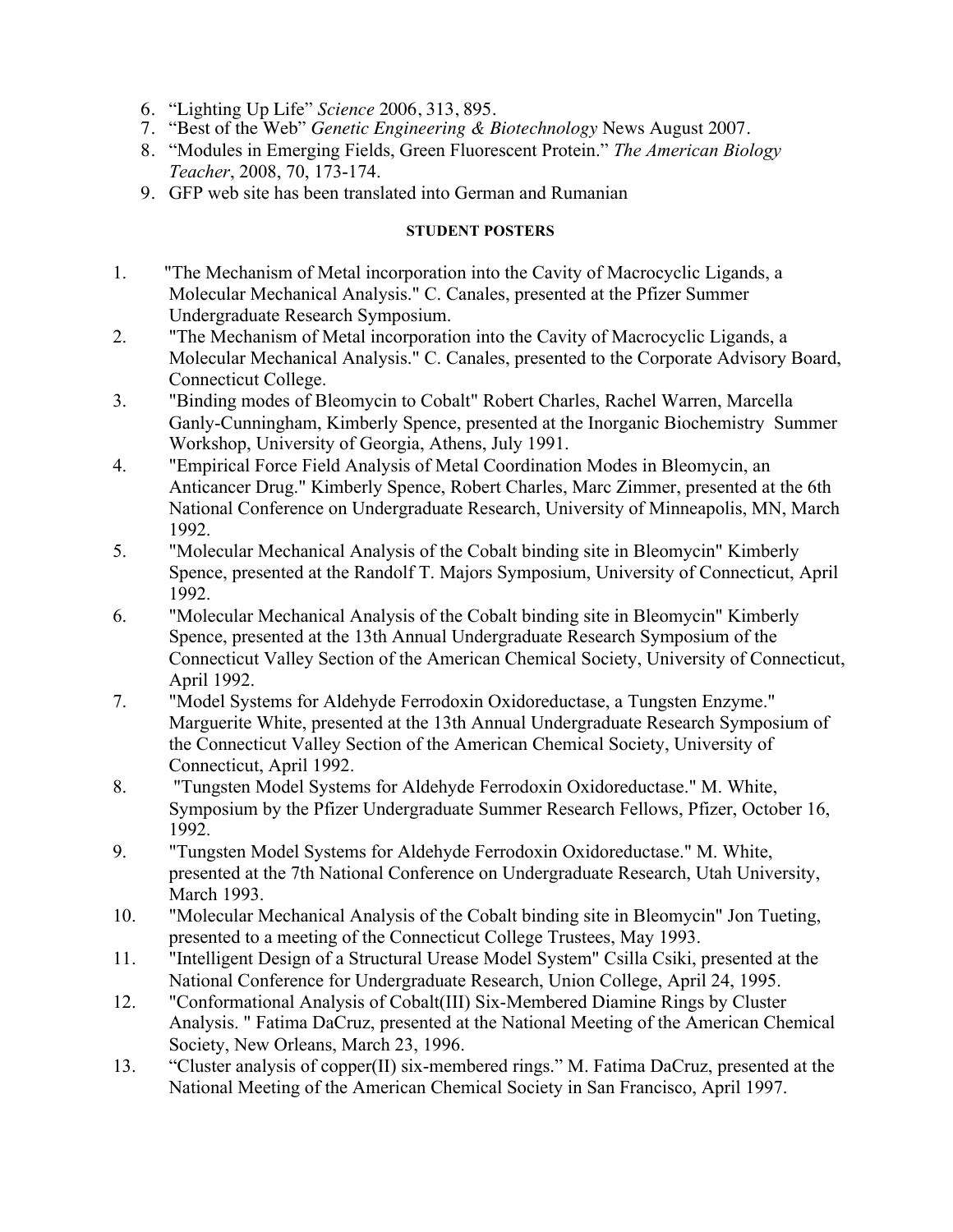- 14. "Cluster Analysis of Fourteen Membered Nickel and Cobalt Tetraza Macrocycles." Maria Donnelly, Chris Cooper presented at the the National Meeting of the American Chemical Society in Boston, August 1998.
- 15. "Posttranslation Catalysis" Maria Donnelly presented at the the National Meeting of the American Chemical Society in San Francisco, March, 2000.
- 16. "Computational Analysis of Photoisomerization and Internal Conversion Pathways in Green Fluorescent Protein." Mike Bakaj, Andrew Warren, National Council for Undergraduate Research Meeting, Missoula , MT, April 28, 2000.
- 17. "Analysis of the Chromophore Cavity of Green Fluorescent Protein." Ming Chen, Summer Undergraduate Research Fellowship Meeting, Pfizer Inc., Groton, October, 13, 2000.
- 18. "Conformational Analysis of the Non-Planar Deformations of Cobalt Porphyrin Complexes in the Cambridge Structural Database" L. Desai, San Diego, National meeting of the American Chemical Society, April 3, 2001.
- 37. "Conformational/Configurational Analysis of All the Binding Geometries of Cobalt(III) Bleomycin**."** Flavia Fedeles**,** San Diego, National meeting of the American Chemical Society, April 3, 2001.
- 38. "Why do folding mutations decrease the thermosensitivity of Green Fluorescent Proteins?" Flavia Fedeles, The Clara M. Pike Undergraduate Chemistry Research Symposium, Wheaton College, MA. September 29, 2001.
- 39. "Computational Analysis of an Environmentally Important Metalloenzyme: Nitrile Hydratase" Lopa V. Desai The Clara M. Pike Undergraduate Chemistry Research Symposium, Wheaton College, MA. September 29, 2001.
- 40. "What are the steric restrictions to the rotation of the chromophore in the excited state of GFP and YFP?" Annie Chu, The Clara M. Pike Undergraduate Chemistry Research Symposium, Wheaton College, MA. September 29, 2001.
- 41. "Using the Cambridge Structural Database to Introduce Important Inorganic Concepts" Tiana V. Davis, M. Shahzad. Zaveer, The Clara M. Pike Undergraduate Chemistry Research Symposium, Wheaton College, MA. September 29, 2001.
- 42. "Computational Analysis of the Active Site of Methyl Coenzyme M Reductase" Lindsay Todd . The Clara M. Pike Undergraduate Chemistry Research Symposium, Wheaton College, MA. September 29, 2001.
- 28. "Computational Analysis of an Environmentally Important Metalloenzyme: Nitrile Hydratase." M. Zimmer, L. Desai\*, 225rd ACS National Meeting, New Orleans, 2003.
- 29. "Why Do Folding Mutations Decrease the Thermosensitivity of Green Fluorescent Proteins?" M. Zimmer, F. Fedeles\*, 225rd ACS National Meeting, New Orleans, 2003
- 30. "Structural Analysis of Tris(pyrazoyl)borate ligands" Heather De Bari, Marc Zimmer, MERCURY Conference in Computational Chemistry, Clinton, N.Y. July 30, 2003.
- 31. "Hula Twisting in Green Fluorescent Protein" Nana Yaa Baffour-Awua, Marc Zimmer, MERCURY Conference in Computational Chemistry, Clinton, N.Y. July 30, 2003.
- 32. "The Moderating Influence of the Protein Methyl Coenzyme-M Reductase on Non-planar Deformations of Coenzyme F430, and Structural Consequences of a Macrocycle Reduction Accompanying Reductive Activation." Lindsay Todd, Marc Zimmer, National Meeting of the American Chemical Society, Anaheim, March 25-30, 2004.
- 33. "The influence of the dimensions of the chromophore cavity on the conformational freedom and photophysical behavior of GFP and GFP-like proteins." M. Shahzad Zaveer, Marc Zimmer, National Meeting of the American Chemical Society, Anaheim, March 25-30, 2004.
- 34. "The Moderating Influence of the Protein Methyl Coenzyme-M Reductase on Non-planar Deformations of Coenzyme F430, and Structural Consequences of a Macrocycle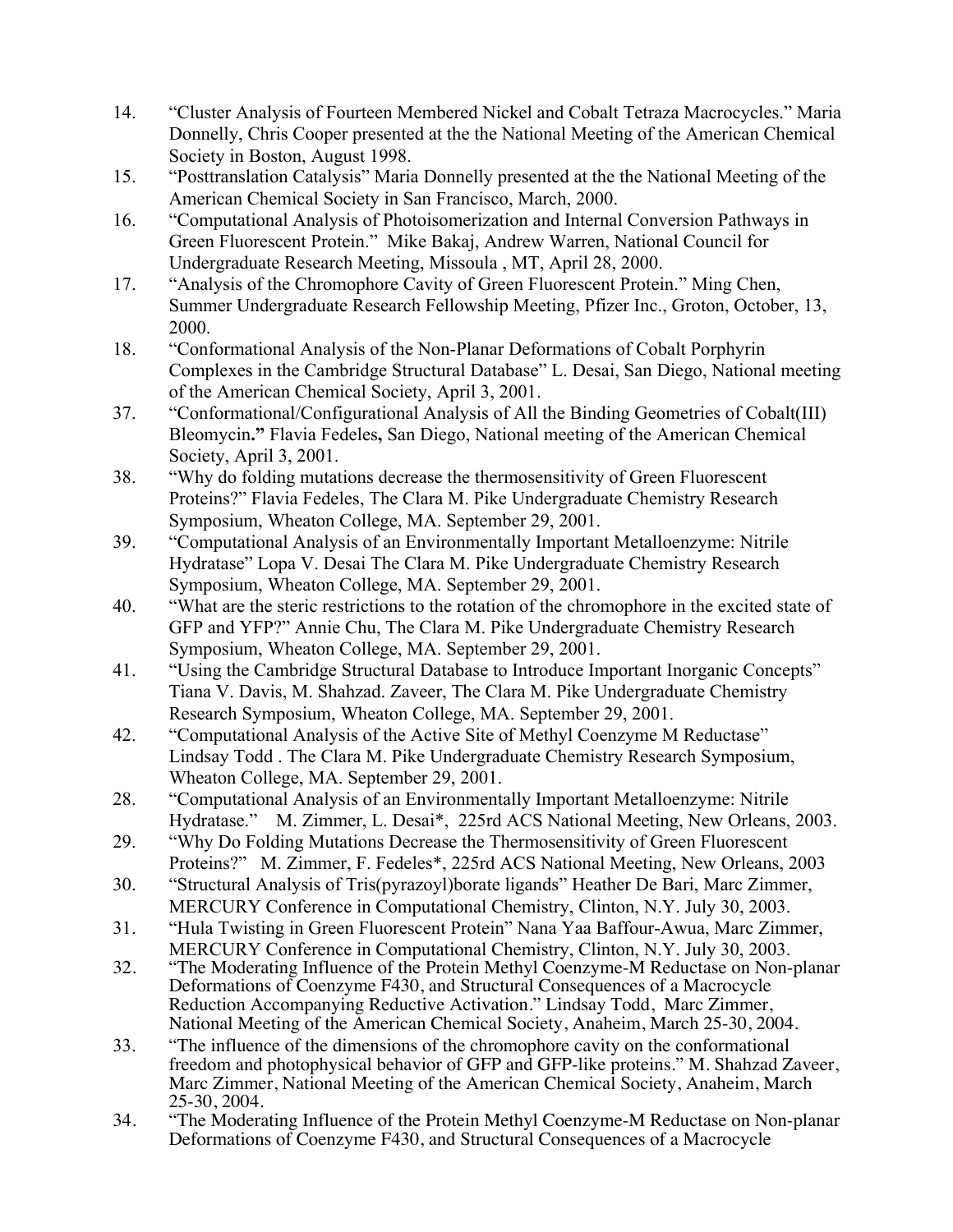Reduction Accompanying Reductive Activation." Lindsay Todd, Marc Zimmer, Student Symposium and Awards Banquet, University of Connecticut, April 24, 2004.

- 35. "Hula-Twisting in Green Fluorescent Protein." Nana Yaa A. Baffour-Awuah, Marc Zimmer, Double Helix at 50, Science Epicenter Benefit, Friday April 30, 2004.
- 36. "Structural Analysis of the Conformational Flexibility of Tris(pyrazolyl)borate Ligands and Their Analogs." Heather De Bari and Marc Zimmer, Double Helix at 50, Science Epicenter Benefit, Friday April 30, 2004.
- 37. "Fast Forwarding Evolution by Computational Design" Kathleen Nguyen, Marc Zimmer, Mercury Conference, Hamilton College, July 29, 2004.
- 38. "Structural Features Responsible for GFPuv and S147P-GFP's Improved Fluorescence." Nana Yaa Baffour-Awuah, Flavia Fedeles, Marc Zimmer, Mercury Conference, Hamilton College, July 29, 2004.
- 39. A Combined Homology/Conformational Searching Approach to modeling the Large Scale Domain Movements Observed in Firefly Luciferase - Justin Rosenberg, Marc Zimmer, Mercury Conference, Hamilton College, July 29, 2004.
- 40. "Fast-forwarding Nidogen/GFP evolution by computational design" Xuan-Thao T. Nguyen, Marc Zimmer, National Meeting of the American Chemical Society, San Diego, March 13-17, 2005.
- 41. "Structural features responsible for GFPuv and S147P-GFP's improved fluorescence." Nana Yaa Baffour-Awuah, Flavia Fedeles, Marc Zimmer, National Meeting of the American Chemical Society, San Diego, March 13-17, 2005.
- 42. "Homology modeling of Cdk4 with the T-loop in both the "in" and "out" conformations." Rebecca S. Reeves, Martha J. Grossel, Marc Zimmer, National Meeting of the American Chemical Society, San Diego, March 13-17, 2005.
- 43. "Determination of the conformational space available to the chromophore in GFP, GFP mutants and fluorescent proteins related to GFP." Scott L. Maddalo, Marc Zimmer, National Meeting of the American Chemical Society, San Diego, March 13-17, 2005.
- 44. "The effect of coordination number on hole-size and non-planar deformations of free coenzyme F430 and F430 in methyl coenzyme M reductase." Curren Mbofana, Lindsay N. Todd, Marc Zimmer, National Meeting of the American Chemical Society, San Diego, March 13-17, 2005.
- 45. "Homology Modeling and Protein Dynamics of Cyclin-dependent Kinase 4" Andrew Weber, Rebecca Reeves, Marc Zimmer, 4<sup>th</sup> Mercury Conference on Computational Chemistry, Hamilton College, July 27, 2005.
- 46. "The effect of coordination number on the hole-size and non-planar deformations of free F430 and F430 in methyl coenzyme M reductase." Curren Mbofana, Lindsay N. Todd, Marc Zimmer, 4<sup>th</sup> Mercury Conference on Computational Chemistry, Hamilton College, July 27, 2005.
- 47. "Fast-forwarding Nidogen/GFP evolution by computational design." Marissa Verlade, Marc Zimmer,  $4^{\text{th}}$  Mercury Conference on Computational Chemistry, Hamilton College, July 27, 2005.
- 48. "Photophysics and chromophore cavity analysis of green fluorescent protein." Kata Franczyk, Scott Maddalo, Marc Zimmer, 4<sup>th</sup> Mercury Conference on Computational Chemistry, Hamilton College, July 27, 2005.
- 49. "Why Does asCP Display Kindling Behavior?" Allie Smith, Marc Zimmer, 4<sup>th</sup> Mercury Conference on Computational Chemistry, Hamilton College, July 27, 2005.
- 50. "A Combined Homology/Conformation Searching Approach to Modeling the Large Scale Domain Movements Observed in Firefly Luciferase" Justin Rosenberg, Bruce Branchini, Marc Zimmer, 4<sup>th</sup> Mercury Conference on Computational Chemistry, Hamilton College, July 27, 2005.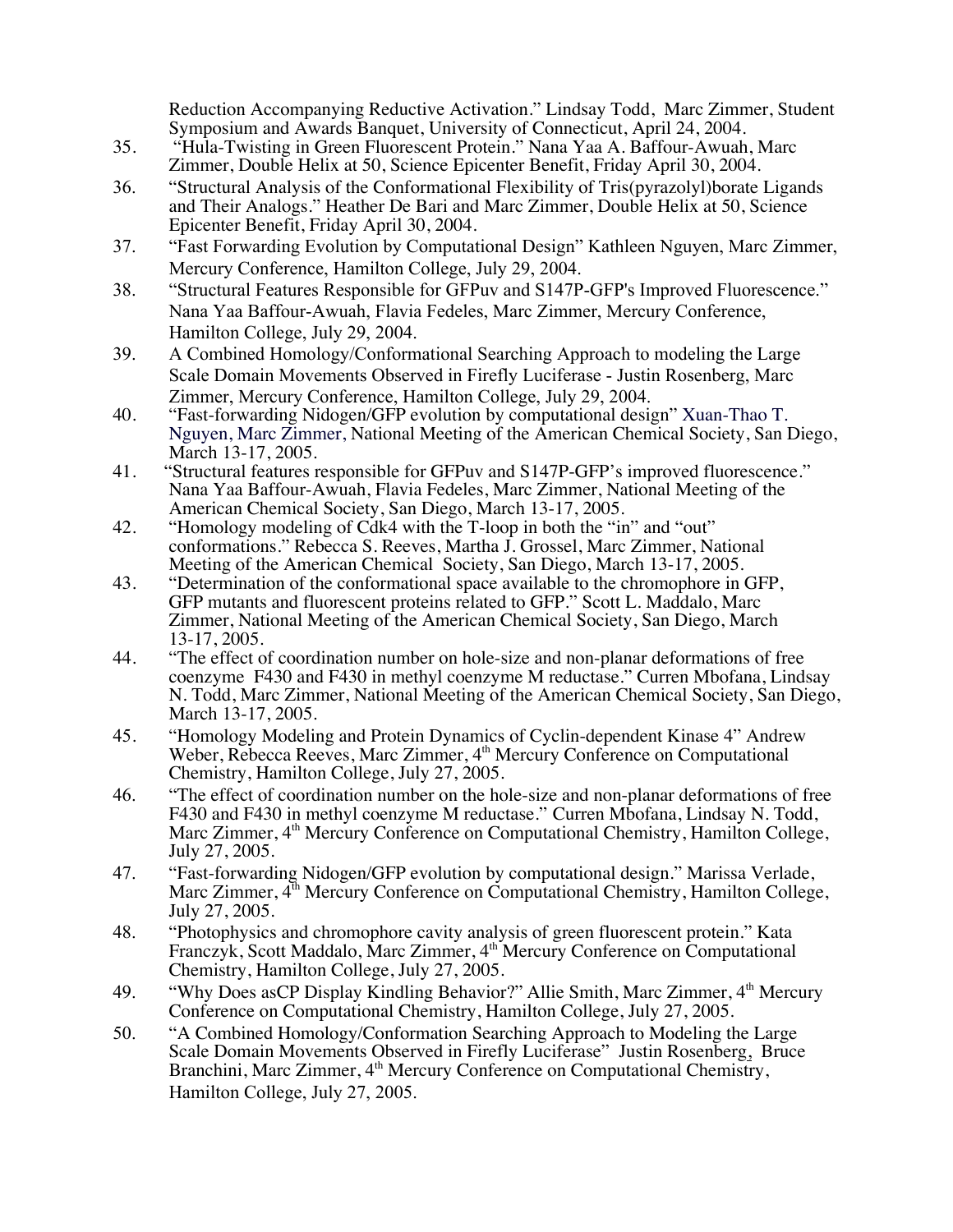- 51. "Chromophore formation in GFP: Computational Modeling of the Immature Form of wild-type GFP." M. Zimmer, N. Lemay Photonics West 2007, San Jose, January 23, 2007.
- 52. "Making Brighter Green Fluorescent Proteins." Scott Maddalo, M. Zimmer 2007 Posters on the Hill, Rayburn House, Washington, April 25, 2007.
- 53. "The Role of the Tight-Turn, Broken Hydrogen Bonding, Glu222 and Arg96 in the Posttranslational Green Fluorescent Protein Chromophore Formation." Alicia Morgan, Smith College, American Chemical Society Connecticut Valley Section Undergraduate Symposium, April 26, 2008.
- 54. "The Search For Bioluminescent Proteins In The Global Ocean Sampling Expedition Database" Maywadee Chinavanichkit, American Chemical Society Connecticut Valley Section 2009 Undergraduate Symposium, Connecticut College, April 25, 2009.
- 55. "Photophysics and Dihedral Freedom of the Chromophore in Red Fluorescent Proteins" Vishwanie Persaud , Shuang Song Larson Hogstrom , Marc Zimmer American Chemical Society Northeast Regional Meeting, Hartford, October 10, 2009.
- 56. "Proton Wires in GFP-Like Proteins", Alex A. Samma , Wayne Ong , Samuel Alvarez , Shawn Mulcahy , Marc Zimmer American Chemical Society Northeast Regional Meeting, Hartford, October 10, 2009.
- 57. "Water diffusion in and out of the GFP β-barrel : TurboGFP And KillerRed." Binsen Li, Maritza Essis, Marc Zimmer, Mercury Conference On Computational Chemistry, Hamilton College, August 1-3, 2010
- 58. "GFP-like structures in the PDB Photochemistry Chemistry and Proton Pumps." Samuel Alvarez, Ivan Leroux and Marc Zimmer, Mercury Conference On Computational Chemistry, Hamilton College, August 1-3, 2010
- 59. "GFP-like structures in the PDB Natural Function & Cavity Effects." Ramza Shahid, Paola Peshkepija, Marc Zimmer Mercury Conference On Computational Chemistry, Hamilton College, August 1-3, 2010
- 60. Examining Chromophore Formation in GFP-like Structures, Amanda Amoh, Danielle L'Heureux, Marc Zimmer 11<sup>th</sup> Mercury Conference on Computational Chemistry, Bucknell University, July 26 – 28, 2012
- 61. Searching for the Function of Naturally Occurring Fluorescent Proteins, Christopher May, Steven Natera, Marc Zimmer, 11<sup>th</sup> Mercury Conference on Computational Chemistry, Bucknell University, July 26 – 28, 2012
- 62. Structural Changes in Mutant Firefly Luciferases, Matthew Zimmer, Marc Zimmer, 11<sup>th</sup> Mercury Conference on Computational Chemistry, Bucknell University, July 26 – 28, 2012
- 63. "The conformational space available to the retinal in Channelrhodopsin." Prapti Kafle, Marc Zimmer, 14<sup>th</sup> Mercury Conference on Computational Chemistry, Bucknell University, July  $24 - 26$ ,  $2012$
- 64. "Predicting fluorescent protein chromophore photo-isomerization using the eccentricity and the size of the protein's cross section." Mengezi Ngwenya, Marc Zimmer,  $14<sup>th</sup>$ Mercury Conference on Computational Chemistry, Bucknell University, July 24 – 26, 2012
- 65. "Using Sequence and Structural Information from GFP-like Proteins to Design a Fluorescent Version of G2 Domain of Nidogen." Robert Langam, Marc Zimmer,  $14<sup>th</sup>$  Mercury Conference on Computational Chemistry, Bucknell University, July 24 – 26, 2012
- 66. "Dihedral freedom of the ligand Bilirubin in the UnaG protein." Zinya Talukder, Marc  $Zimmer$ ,  $14<sup>th</sup>$  Mercury Conference on Computational Chemistry, Bucknell University, July 24 – 26, 2012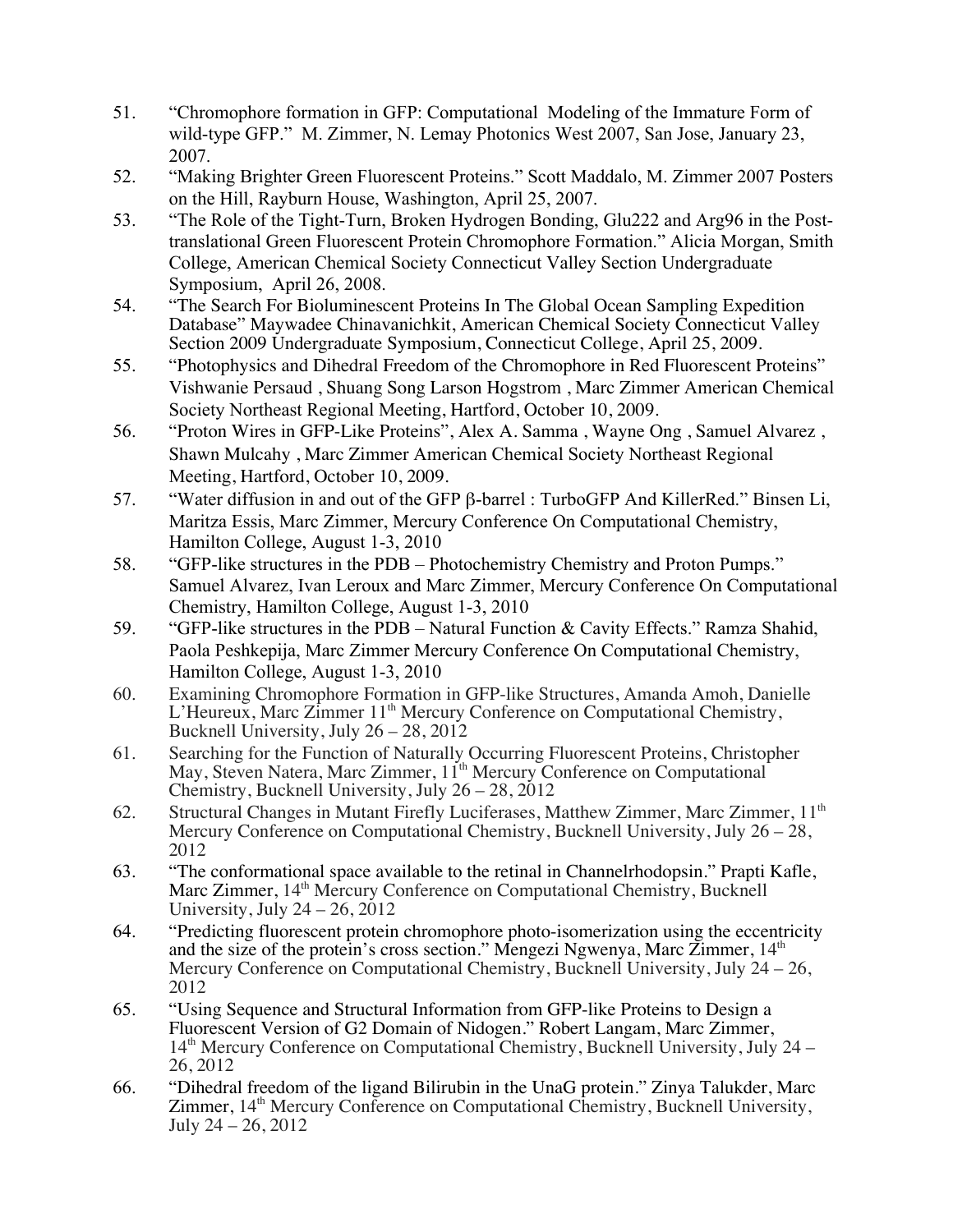### **STUDENT PRESENTATIONS**

- 1. "Conformational Study of the Binding of Copper(II) to *rac* and *meso* 5,5,7,12,12,14 hexamethyl-1,4,8,11-tetraazacyclotetradecane." C. Canales, presented at the Fifth National Conference on Undergraduate Research, California Institute of Technology, Pasadena, March 21, 1991.
- 2. "The Mechanism of Metal incorporation into the Cavity of Macrocyclic Ligands, a Molecular Mechanical Analysis." C. Canales, presented at the Twelfth Annual Undergraduate Research Symposium of the Connecticut Valley Section of the American Chemical Society, St. Joseph College, Hartford, April 6, 1991.
- 3. "Coordination Modes of Cobalt to Bleomycin, a Common Antitumor Antibiotic." R. Charles, R. Warren, M. Ganly-Cunningham presented at the Twelfth Annual Undergraduate Research Symposium of the Connecticut Valley Section of the American Chemical Society, St. Joseph College, Hartford, April 6, 1991.
- 4. "The Relationship between the Structure of Metallobleomycins and their Activity." Jonathan Tueting, Meeting of the Trustees, Connecticut College, October 1, 1993.
- 5. "Cluster Analysis of Six-membered Cobalt Rings." Fatima DaCruz, Corporate Advisory Board, February 14, 1995.
- 6. "Intelligent design of Urease Mimic Systems." Csilla Csiki, Corporate Advisory Board, February 14, 1995.
- 7. "Constrained Solution Dynamics of Cobalt(III) Bleomycin." Jon Tueting, National Conference for Undergraduate Research, Union College, April 22, 1995.
- 8. "Homology modeling of Cdk4" Rebecca S. Reeves, Mount Holyoke College, April 23, 2005.
- 9. "Computational Evolution of a Fluorescent Nidogen Mutant" Curren Mbofana, Smith College, American Chemical Society Connecticut Valley Section 2008 Undergraduate Symposium, Saturday, April 26, 2008.
- 10. "Analysis Of The Relationship Between The Chemospatial Properties Of The Chromophore Cavity In Fluorescent Proteins, Their Color And Evolutionary Development." Doris Dekovic, American Chemical Society Connecticut Valley Section 2009 Undergraduate Symposium, Connecticut College, April 25, 2009.
- 11. "Photophysics And Dihedral Freedom Of The Chromophore In Red Fluorescent Proteins." Larson Hogstrom, American Chemical Society Connecticut Valley Section 2009 Undergraduate Symposium, Connecticut College, April 25, 2009.
- 12. "Computational Redesign of Tetratricopeptide Repeat Domains to Increase Binding Affinity" Alicia Morgan, Lynne Regan, Marc Zimmer, ACS Connecticut Valley Section, 2010 Undergraduate Research Symposium, April 24, 2010.

#### **COMMITTEES ETC.**

- **-** American Chemical Society Connecticut Valley Section 2009 Undergraduate Symposium and Awards Lunch, Connecticut College, April 25, 2009, Stan Ching & Marc Zimmer Co-organizers.
- Chair Dean of Faculty Search Committee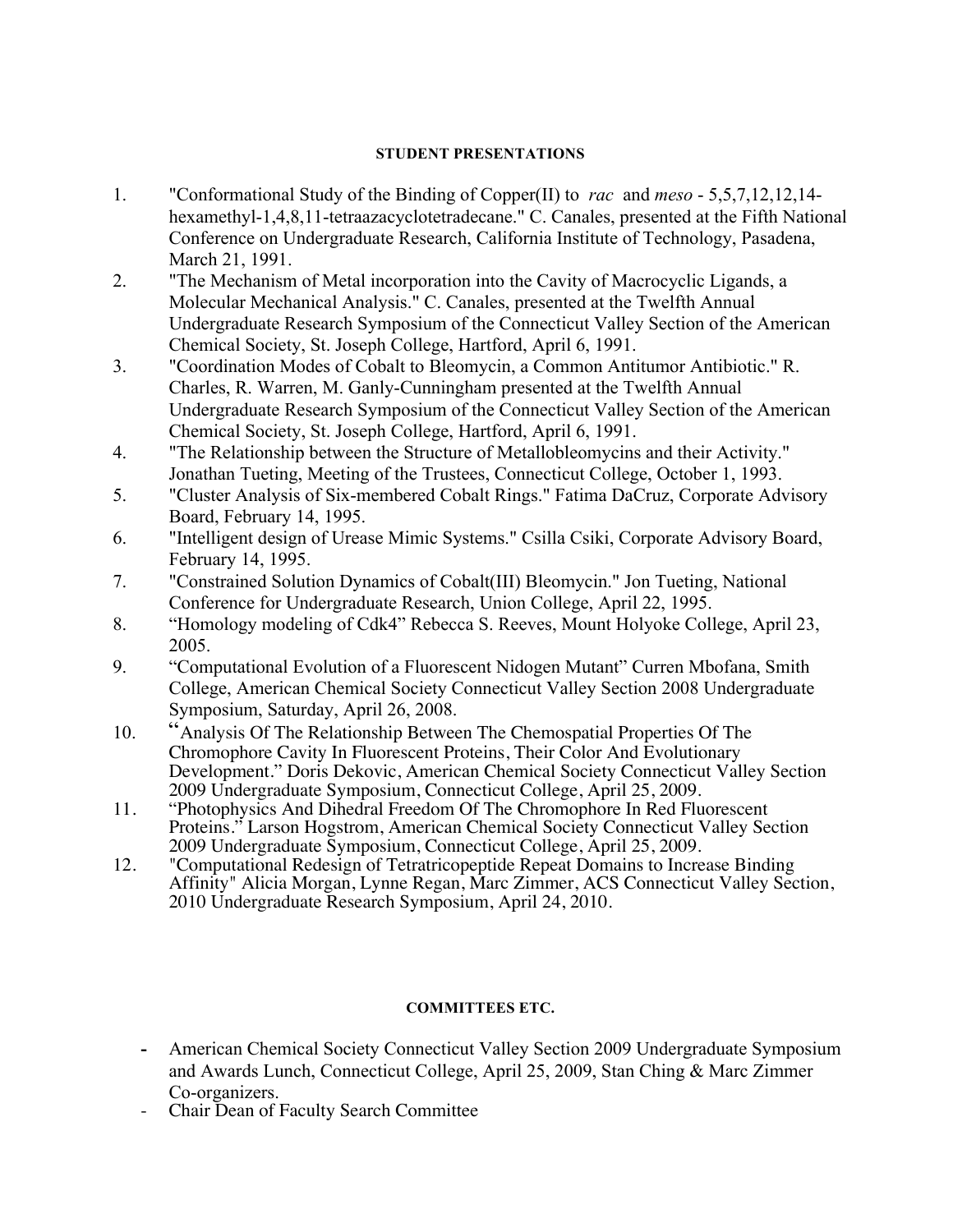- Co-Chaired and Organized "The Future of Force field Modeling of Metal Complexes in the DFT Age", Pacifichem, Hawaii, December, 2005.
- Visiting Committee examining the Science division of Hobart William Smith Colleges, April 6-9, 2004.
- **Strategic Planning Committee**
- Steering Committee, National Science Foundation Undergraduate Research Summit, Bates College, August 2- August 4, 2003.
- Steering Committee, MERCURY Conferences in Computational Chemistry
- Chaired and organized Symposium entitled "Green Fluorescent Protein: Structural Basis of Properties and Activities" at the 32<sup>nd</sup> Annual Meeting of the American Society for Photobiology, Seattle, June 13, 2004.
- Member of the Executive Committee of the Center for Teaching and Learning
- Member of the Executive Committee of the Center for the Comparative Study of Race and Ethnicity
- Faculty Steering and Conferences Committee
- Priorities, Planning and Budget Committee
- Chair of the Search Committee for the Athletic Director
- General Education Spring Working Group, Co-chair
- Secretary of the Academic and Administrative Procedure Committee
- Secretary Faculty and Steering *ad-hoc* Committee Reviewing IFF
- Chair Self-Designed Interdisciplinary Majors Committee
- Chair Watson Fellowship Campus Selection Committee
- Chair Luce Fellowship Selection Committee
- Career Enhancing Life Skills Design team
- Education Faculty Liaison Committee
- Committee on Promotion and Tenure
- Parking Appeals Committee
- Search Committee Chemistry Department
- Committee on Academic Standing
- Dean's Advisory Committee on Student Grievances
- German Search Committee
- CONNSTRUCT Highschool Science Evaluation Committee
- Molecular Biology Search Committee
- Faculty Affirmative Action Committee
- Committee for Graduate Studies
- Environmental Scanning Committee
- Co-Chair General Education Working Committee

## **COURSES TAUGHT**

- General Chemistry (CHM 103-4)
- Inorganic Chemistry (CHM 202)
- Advanced General Chemistry (CHM 107)
- Molecular Science (CHM 101)
- Glow (FYS 114)
- Inorganic Synthesis and Analysis (CHM 401)
- Environmental Chemistry (CHM 316)
- Protein Structure (CHM 417)
- South Africa: No Easy walk to Freedom (SA 3XX)